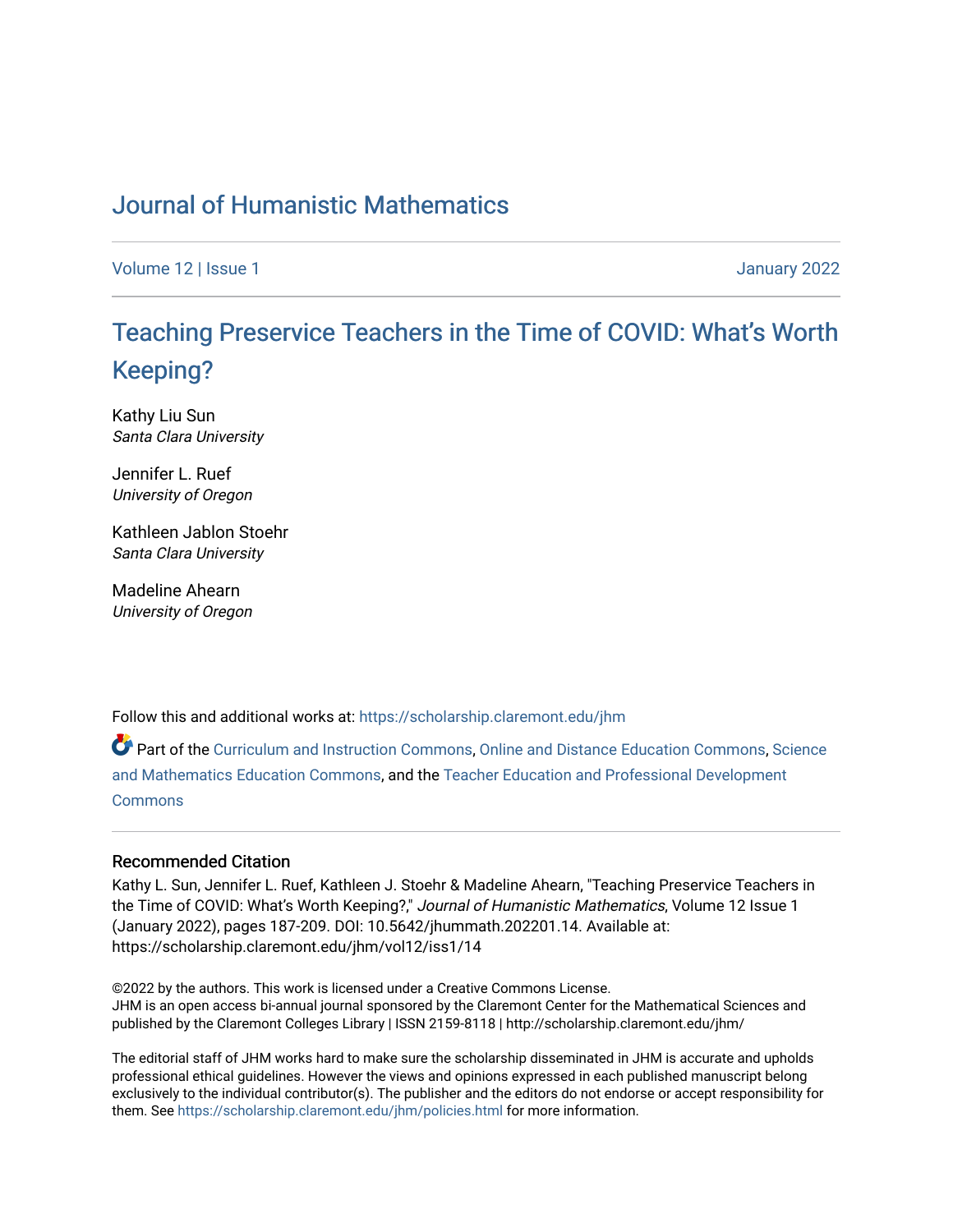## Teaching Preservice Teachers in the Time of COVID: What's Worth Keeping?

Kathy Liu Sun

School of Education and Counseling Psychology, Santa Clara University, California, USA ksun@scu.edu

Jennifer L. Ruef

College of Education, University of Oregon, Eugene, Oregon, USA jruef@oregon.edu

Kathleen Jablon Stoehr

School of Education and Counseling Psychology, Santa Clara University, California, USA kstoehr@scu.edu

Madeline Ahearn

College of Education, University of Oregon, Eugene, Oregon, USA mahearn@uoregon.edu

#### Synopsis

As we begin to transition from online instruction to in-person, we (four mathematics teacher educators) reflect on how COVID-19 impacted our instruction and address the question: what will we take back to in-person instruction? This article includes our individual reflections and an analytical synthesis of them. Findings reveal that there were unanticipated ways that human connection and consideration arose from teaching online, much of which we want to maintain in some form when returning to brick and mortar classrooms. We conclude by highlighting the value and importance of reflection for our own well-being.

Keywords: COVID-19, distance learning, in-person instruction, equity, preservice teacher education.

[Journal of Humanistic Mathematics](http://scholarship.claremont.edu/jhm/) Volume 12 Number 1 (January 2022)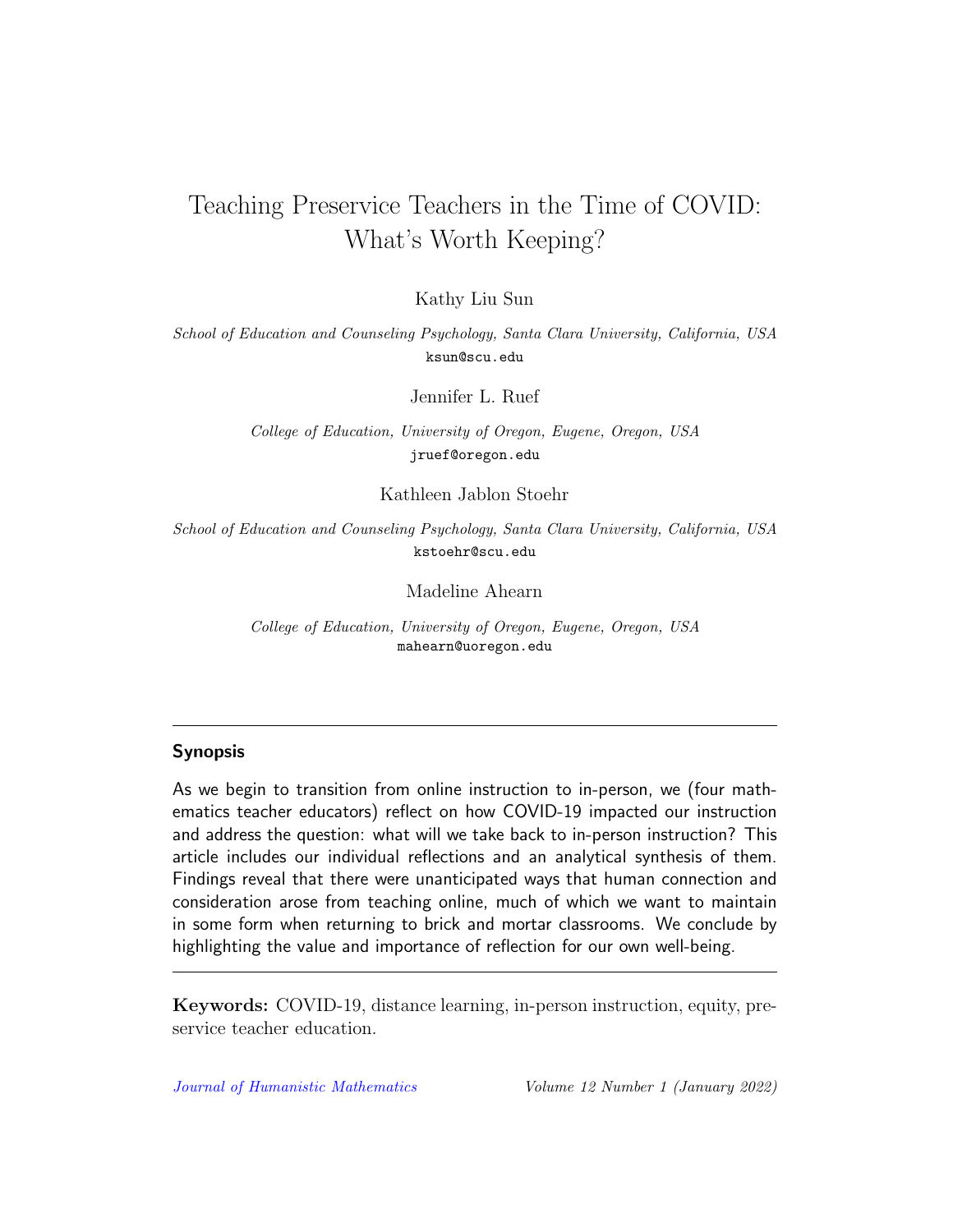## 1. Introduction

Who among us will forget the waning of winter 2020 and the advent of COVID restrictions? Though many of the memories will fade over time, the shift to socially distanced living and learning was visceral and ferocious, and is likely to live in our bones for a long time. If you are a mathematics teacher or mathematics teacher educator (MTE), as we are, you probably scrambled to shift your teaching practice to online or distance-based contexts. Like us, you probably mourned the loss of direct contact with your students and the wonder of seeing students' "aha!" moments in brick and mortar or in-person classrooms. Like us, you likely wondered and worried about how to retain the humanity of your teaching, and your students' learning, in the tiny boxes that represented us on video conference calls. Or, as in many cases, the black rectangles labeled with a student's name. Oftentimes you may have only heard the echo of your own voice as you spoke into cyberspace.

And perhaps, like us, you found humanity in mathematics education lurking, oozing, emanating from unexpected places. In the chat bar of a Zoom call. In a private message from a student, letting you know of their need or appreciation for something you'd done. In the ways your students rose to the occasion, embraced the challenges, sent you their best thinking. Or the ways they expressed their sorrow, their outrage, their frustration, their human need for more, for less, for better.

Recently, Jenny Ruef and Kathy Stoehr met by phone. One of the best and brightest parts of social distancing has been the return of the phone call. The walk-and-talk, as we call it, is a rewarding way to meet with colleagues and friends: get outside, enjoy the weather, see the seasons change, get some work done. Or just connect. In discussing the shift back from online to in-person teaching and learning, Kathy Stoehr recounted her experience in a breakout room at the 2021 Association of Mathematics Teacher Educators (AMTE) conference. In discussing the effects of COVID-19 on the state of mathematics teaching, a fellow MTE shared that most MTEs were so focused on caring for others, they had not stopped to reflect on how COVID had impacted themselves and their practice. Kathy was struck by this and recognized the need to stop and reflect. Kathy then asked Jenny a pivotal question: what is worth keeping? What would we, as MTEs, take with us when we returned to teaching in brick and mortar classrooms?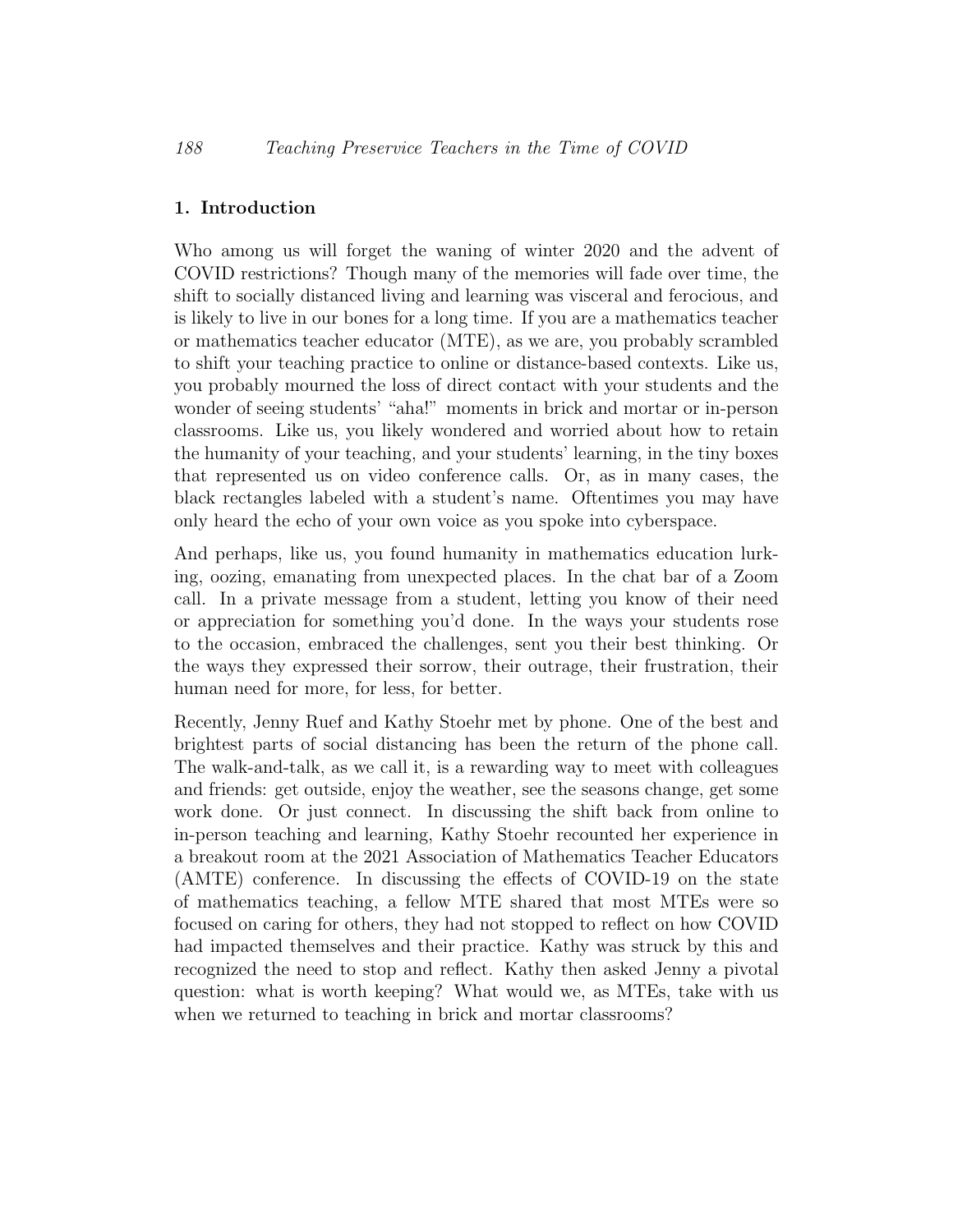This was an important question, because it reminded us that there are always lessons to be learned, and gifts emerge from chaos and reconstruction. It reminded us to build back better. We decided it was a question worth asking ourselves.

### 2. Our Perspective on Supporting Pre-Service Teachers

We are four mathematics teacher educators who work in university teacher preparation programs. In our work with pre-service teachers (PSTs), we are each committed to attending to issues of equity and access in mathematics education. Our commitment to equity is grounded in the importance of supporting pre-service teachers to "change the game of mathematics" [\[10\]](#page-22-0), which necessitates rehumanizing mathematics, allowing students to feel "whole as a person" [\[10,](#page-22-0) page 1], fully recognized and valued, as a human participant in the mathematics classroom. Our efforts to teach mathematics for equity include relational equity, the ways in which classroom community members seek to understand and support one another to achieve mathematical under-standings [\[5\]](#page-21-0). This includes appreciation for intellectual risk taking  $[2, 18]$  $[2, 18]$  $[2, 18]$ , valuing the inherent messiness of problem solving [\[11\]](#page-22-1) and framing students' contributions as assets for communal sensemaking [\[8,](#page-22-2) [12\]](#page-22-3).

With these commitments, we strive to support our PSTs to: 1) recognize the political nature of mathematics education [\[9\]](#page-22-4), 2) provide opportunities for all students to engage in multi-dimensional [\[4\]](#page-21-2) and cognitively demanding [\[20\]](#page-23-1) mathematics, and 3) notice and value the multiple mathematical knowledge bases [\[22\]](#page-23-2) that our students bring to the classroom. Through engagement in reflection [\[19\]](#page-23-3) and collaboration, we are committed to improving our instructional practices to better support PSTs to attain these goals.

### 3. Contributors

Jenny Ruef taught elementary mathematics content and elementary and secondary mathematics teaching methods courses across the COVID year. Her onboarding to online instruction took place primarily over the summer of 2020, and she relied heavily on colleagues near and far, social networks of mathematics teacher educators, recent literature, and institutional supports to re-tool her courses and her pedagogy.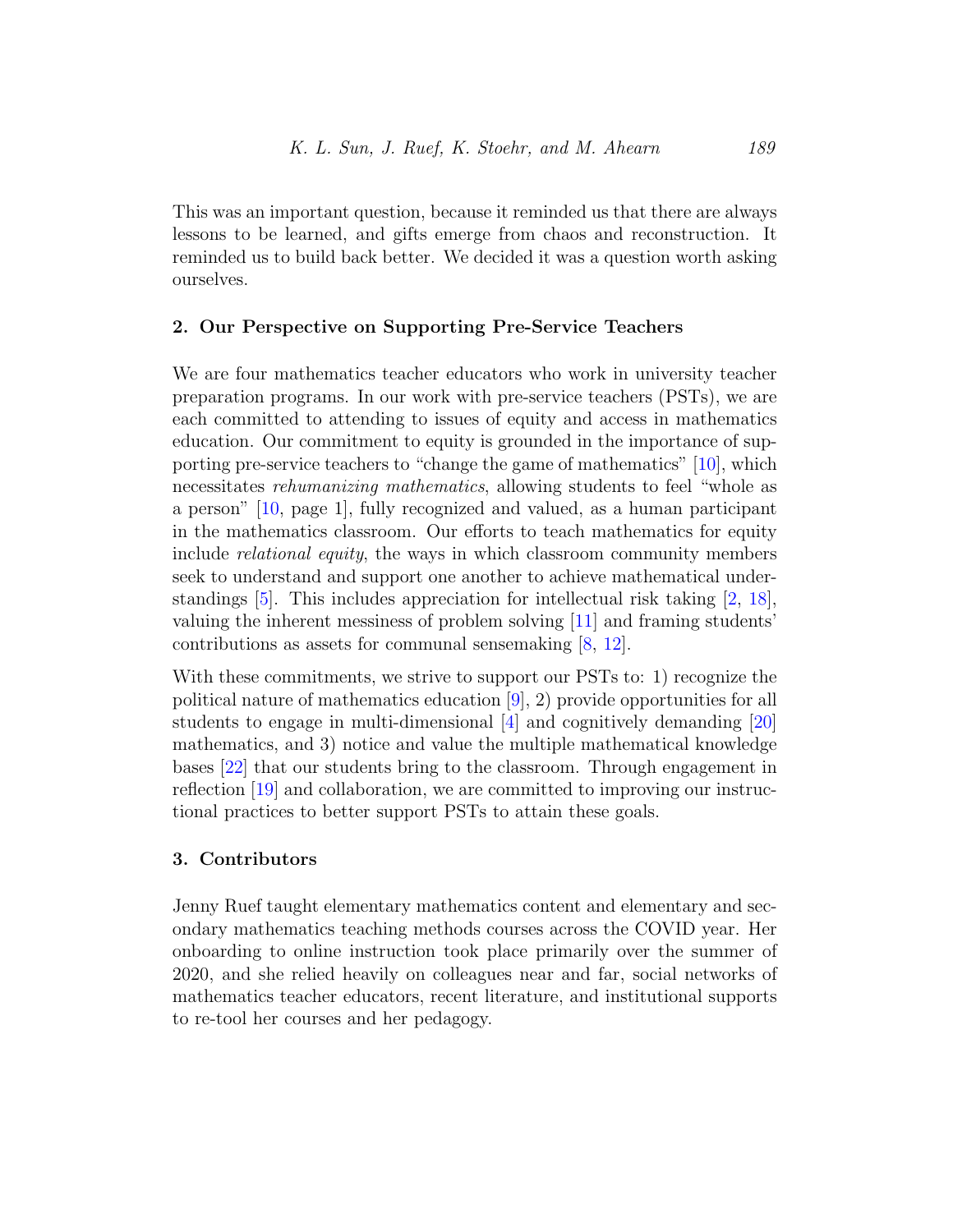Kathy Stoehr taught elementary science methods online in the spring of 2020 to students who had been in her two-quarter elementary mathematics methods in-person class in the fall of 2019 and the winter of 2020. She attended a four-week professional development course during the summer of 2020 that focused on preparing university instructors to teach remotely. In fall 2020 and winter 2021, she taught elementary mathematics methods online to a new cohort of PSTs.

Maddy Ahearn taught elementary mathematics content and secondary mathematics teaching methods courses during the year. She piloted the first online mathematics content course for her department in Spring 2020, and her innovations provided a foundation for the courses that followed in subsequent terms.

Kathy Sun was on leave at the start of distance learning and returned to work ten months after the initial shelter-in-place orders in California. She typically teaches elementary and secondary mathematics methods courses. Returning to her institution for the spring quarter in March 2021, she needed to learn quite a bit before feeling prepared to teach her first course via distance learning.

In the following section, Jenny, Kathy Stoehr, and Maddy share their reflections on the question, what is worth keeping? Each reflection was written independently of one another. In the findings section, Kathy Sun synthesizes their reflections, identifying themes that emerged across all three reflections and describing personal learnings from their responses.

## 4. Reflections

## Jenny: Agentic Alchemy

I titled my section "agentic alchemy" because, as a learning community, my students, co-instructors, and I had to be agentic to build community under challenging circumstances. Alchemy mixes chemistry and magic, a metaphor that captured our delight in creating an online learning community with no prior experience to draw upon. Having no proof such a thing was possible, the successes felt magical. Alchemy also describes the interpersonal chemistry foundational to relational equity. But let us be clear: the "magic" emerged from intentions and effort.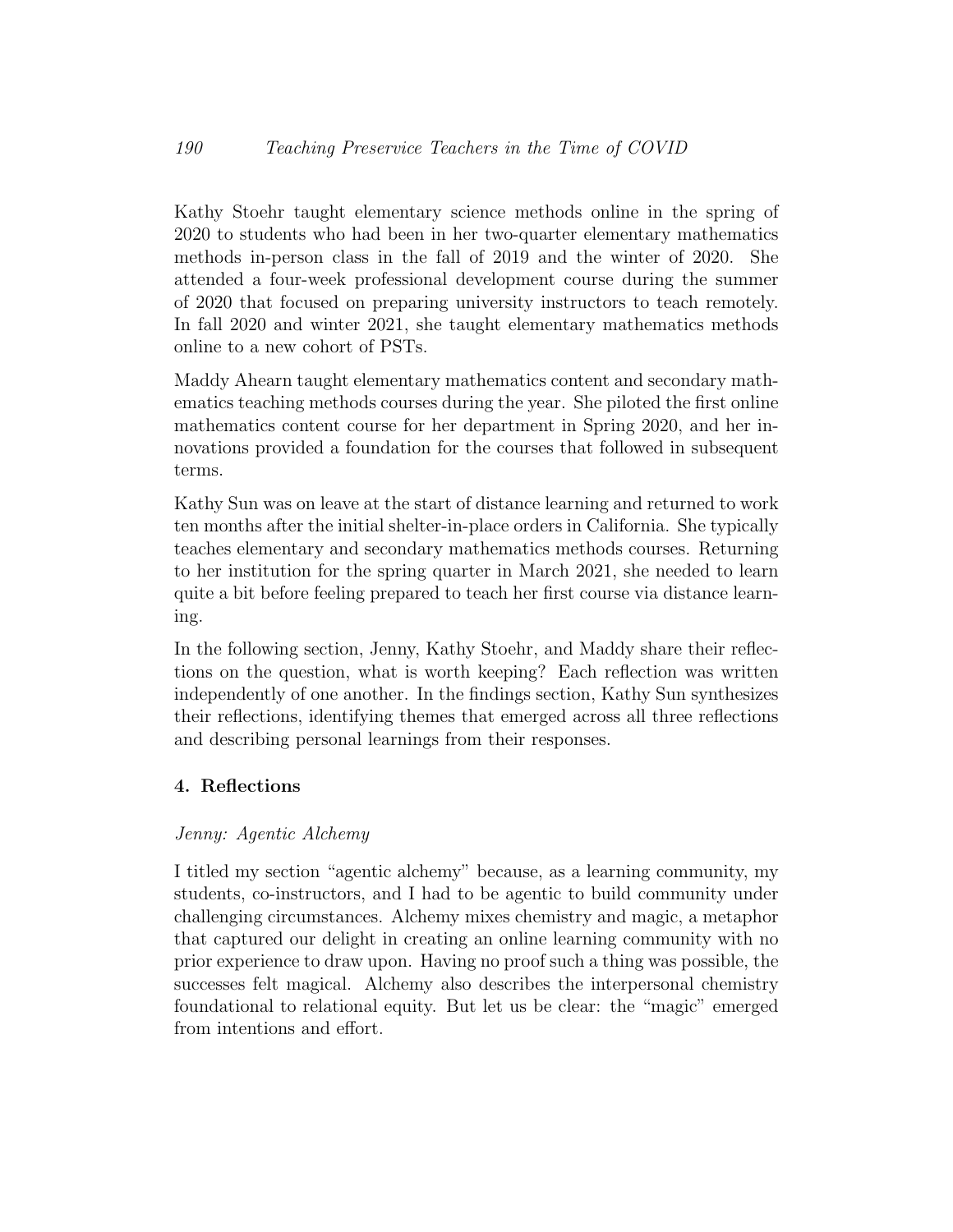The pandemic pushed educators to replicate the tools, practices, and culture of an equitable and effective classroom online. In terms of struggle and challenges, I anticipated that moving online would be more difficult than moving back to brick and mortar classrooms. It is easier to feel the warmth of human interaction within shared physical spaces. We did manage to replicate some of that connectedness online, but that space always felt a bit haunted the dead, echo-less audio-sphere of dozens of muted mics, the black rectangles bearing names like digital tombstones. If I'm honest, I won't miss it. If I'm honest, I'll keep returning to parts of it, but for better reasons: equity and efficiency. I will return to that point.

So, again, what IS worth keeping?

Doing more with less. The US mathematics curriculum has been criticized as being a mile wide and an inch deep. And while I've been clear that educators need to develop critical filters to select content, the seemingly endless expanse of four-hour teaching methods classes gave a false sense of vast stretches of time. The ability to filter curriculum grows with time, practice, and feedback. In this sense, the pandemic hit at an important turning point in my own teaching—I was ready to let go of what no longer served. The pandemic provided further license to justify what felt like sweeping changes. Simply put, the time was right to jettison marginal content and scrutinize the alignment of what was left.

How did we make this happen? I switched to "we," because I always have thought partners in planning and enacting instruction, including co-instructors and colleagues. The key was exigency: we knew we could not teach four-hour Zoom classes, we knew some things would not translate well, and we knew that the core principles of the courses had to remain intact. This led me to restructure class time and assignments.

**Restructured class time.** As we return to in-person instruction, we will keep our classes segmented. Four-hour continuous evening classes<sup>[1](#page-5-0)</sup> never really worked. By 9:00 pm, we were all mentally exhausted. I have a vivid memory of a student from one of those night classes volunteering to share

<span id="page-5-0"></span><sup>1</sup>Four-hour classes really met for three and a half hours, with the inclusion of ten minutes between each hour of instruction. Please excuse my poetic license in equating instructional hours with actual hours.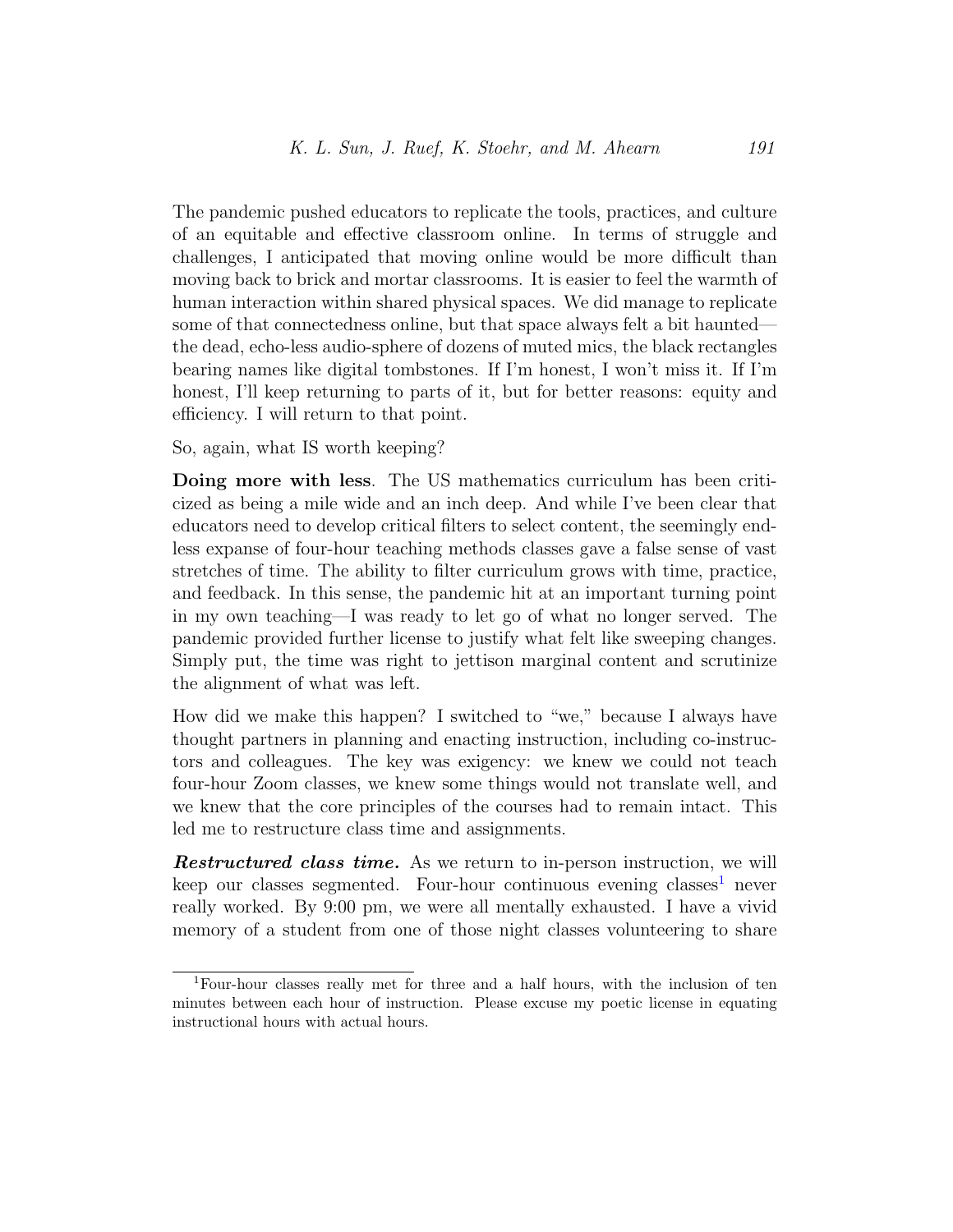her thinking. Mid-way through her argument, she paused to say "I'm sorry, my brain is cake right now. Everything is just crumbling." That I recall, in vivo, her declaration from three years past is testament to its impact. But I was stuck; I didn't have the agency or authority to *not* teach four-hour blocks of class. Or so I thought.

For example, in the past we structured our four-hour in-person classes in three sections. The first hour was dedicated to planning and enacting inperson teaching rehearsals, with three or four preservice teachers working as a team to plan, teach, and debrief a math lesson to their colleagues. There were two hours for methods instruction that included theoretical and practical work such as reading discussions; practice with elements of planning, instruction, and assessment; analyzing records of practice; and doing mathematics together. The fourth hour was reserved for guided workshop time for major class assignments.

To adapt to online instruction, we repurposed the first hour of the class as online small group discussion of readings and workshop time for major class assignments. The groups had the option of calling in an instructor, and the instructors had the option to pop into breakout groups to sit in on the discussion or ask for feedback on how the group was experiencing their collective work. The second part of the class, which before COVID was two hours of in-person whole group instruction, was modified for online instruction with the students able to unmute and contribute verbally, or participate via the chat bar or through polls constructed by the instructor. As a class, we were able to watch short videos and discuss, and electronic files of student-facing materials (i.e., handouts) were uploaded ahead of class in organized modules on the course Canvas site, the portal through which instructors delivered information and materials and students uploaded assignments. Small group discussions were possible in breakout rooms, with instructors responding to requests to join and sometimes popping in to join discussions. The fourth hour was repurposed as asynchronous content, with students choosing when to watch the video records of practice or webinar we selected to extend the themes of the week.

As we return to in-person instruction, I will keep the rough outlines of the online classes. First, an hour of small-group workshop time, which includes discussion on current assignments, readings, and video analysis. Second, two hours of whole-class instruction, including teaching rehearsals, doing mathematics together, and engaging with new course content.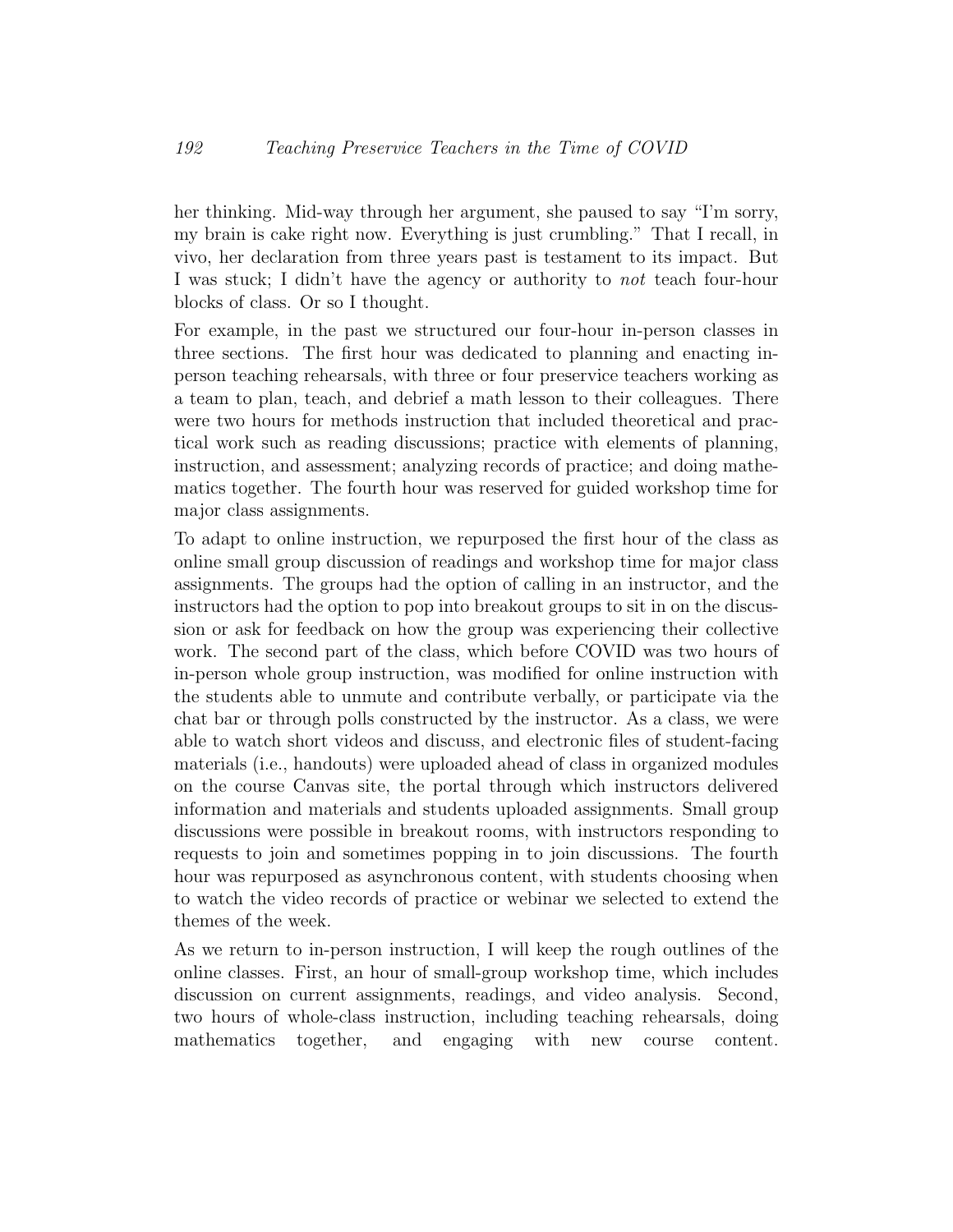Finally, a fourth asynchronous hour, which will include watching video records and webinars and writing short reflection papers to analyze the content.

**Restructured assignments.** Knowing that our preservice teachers would not have access to in-person classrooms, I reached out to colleagues via social networks and email to gather online resources such as video records of practice, webinars on teaching and learning principles, and other related resources on teaching for social justice and equity and engagement in multi-dimensional mathematics. Long a professional goal, the pandemic forced me to complete this work as it supported modifications to course content and assignments.

In the past, we required students to enact iterations of different assignments, such as interviewing a student about their mathematical thinking, teaching a Number Talk [\[16\]](#page-22-5), assessing student work, and planning, teaching, and analyzing the effectiveness of an entire lesson. Repetition provided students multiple opportunities to practice, and get feedback, on key elements of teaching and learning mathematics. During COVID, given the demands on our students and limited access to in-person classes, our assignments changed in two key ways. First, rather than starting with new mathematical content, we asked students to revisit a planning assignment completed during the summer course as a basis for a lesson planning assignment for the fall course. Second, we could not ethically request that our students record their online teaching for analysis. We retained the planning assignments, but did not require the students to teach and analyze those lessons. Instead, we offered a choice of video records of practice as the basis for the analysis assignments. We selected video records of the planning, teaching, and reflection on reengagement lessons that mapped to course content and our goals of teaching for equity.

As we return to the classroom, I plan to keep the tightly aligned curriculum and the assessments that flow out of and reflect that work. Each assignment is designed to build on prior work, culminating in a deep dive into planning, teaching, and evaluating instruction.

The chat bar. New to online instruction, I quickly discovered the beauty of the Zoom chat bar, a welcome surprise. I am convinced (though there is always room for research, and more convincing) that I heard from students who might not have spoken up in an in-person classroom for the simple reason that they could type their thoughts into the chat bar. The chat bar was a nearly instantaneous form of communication. The flow of responses emerged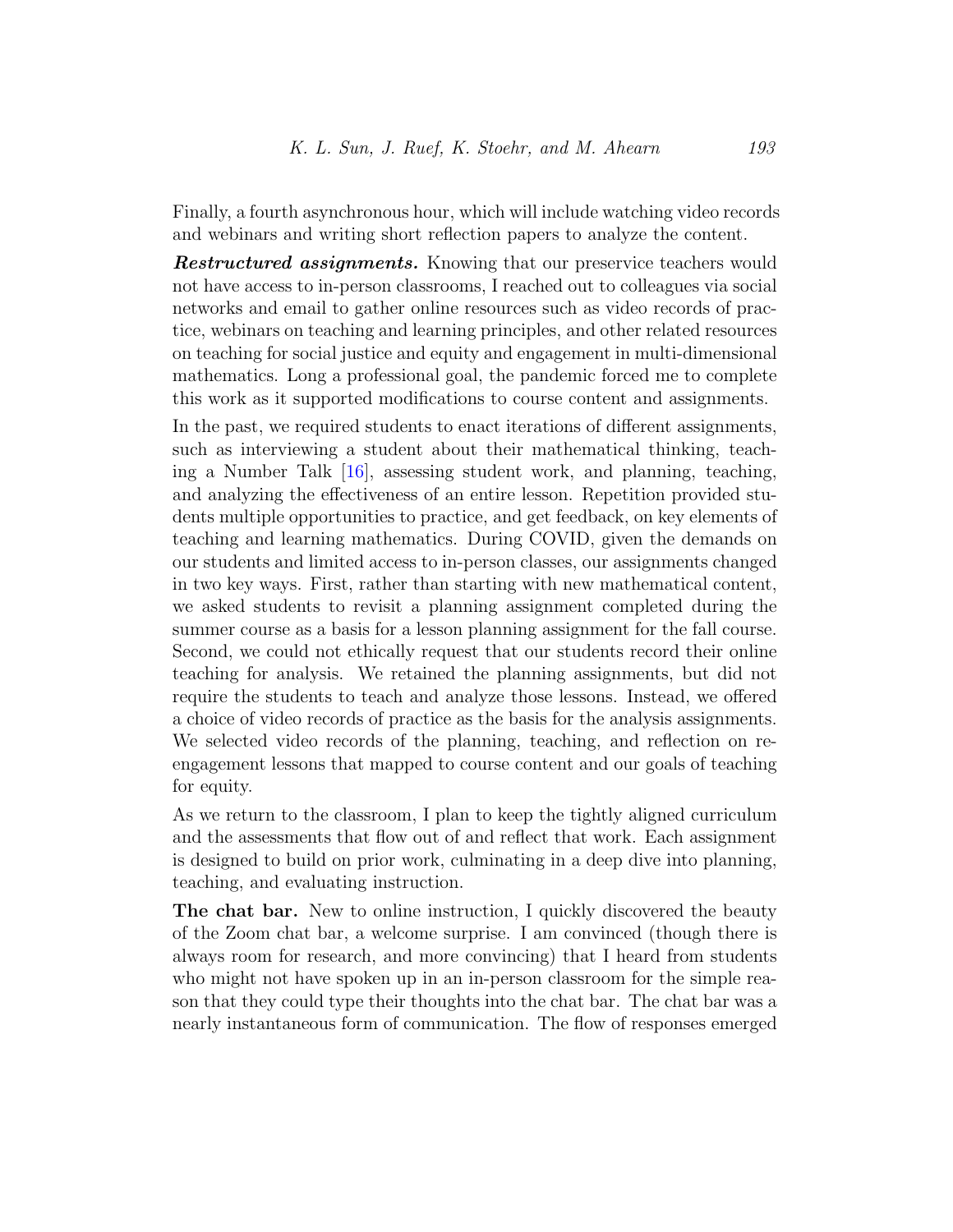as a chorus of collective reflection, often as though the whole class sang out in the moment. It was data, quickly absorbed and analyzed by anyone who processed it. Chat bar responses were useful for students' responses to questions such as "what did you notice or wonder about how the children made sense of that mathematical problem in the video we just watched?" When a barrage of responses threatened to shut down thinking, we asked students to type their responses to a question but not hit return until the instructor signaled to do so. This allowed for private thinking time before sharing an answer publicly. In general, the chat bar was more effective in eliciting student responses than requests for students to unmute and share their thoughts. It was useful as a substitute for places where I would have asked students to volunteer their thinking in an in-person whole class discussion.

What might the chat bar look like in-person? I recall an activity from a video record of practice. The students in a mathematics class wrote down their responses to a teachers' request, balled up their papers, and threw them to the front of the room. The teacher collected them and quickly analyzed their responses. The students' responses remained anonymous and the teacher gathered information quickly. If the goal is to have all students analyze their peers' reponses, a related activity is to respond on small white boards, then display them on chalk or marker trays around the room. The class then does a "gallery walk" to read the collective responses, followed by small group or whole class discussions of emergent themes. This activity is especially useful as an extension to a Number Talk, allowing the class to see, appreciate, categorize, and connect multiple solution strategies.

Flexibility. Across twenty years as a secondary mathematics teacher, my grading practices evolved to better reflect learning and growth. I grade with rubrics. I primarily use diagnostic comments as feedback, and I use them for all assignments. Any assignment can be revised and resubmitted, up to the end of finals week. All due dates can be negotiated, if requested in advance by the student, or after the fact in the case of unanticipated life challenges. This served all of us, students and instructors, well in online settings. The truth is that not much changed in my grading policies and practices as we moved online except that I was perhaps more flexible than usual about requests for extensions that were made on the day of, or even after, due dates. Given the challenges we were all managing, it made sense to assume best intentions and allow as much extra time as possible. I'll keep these humanizing aspects of grading.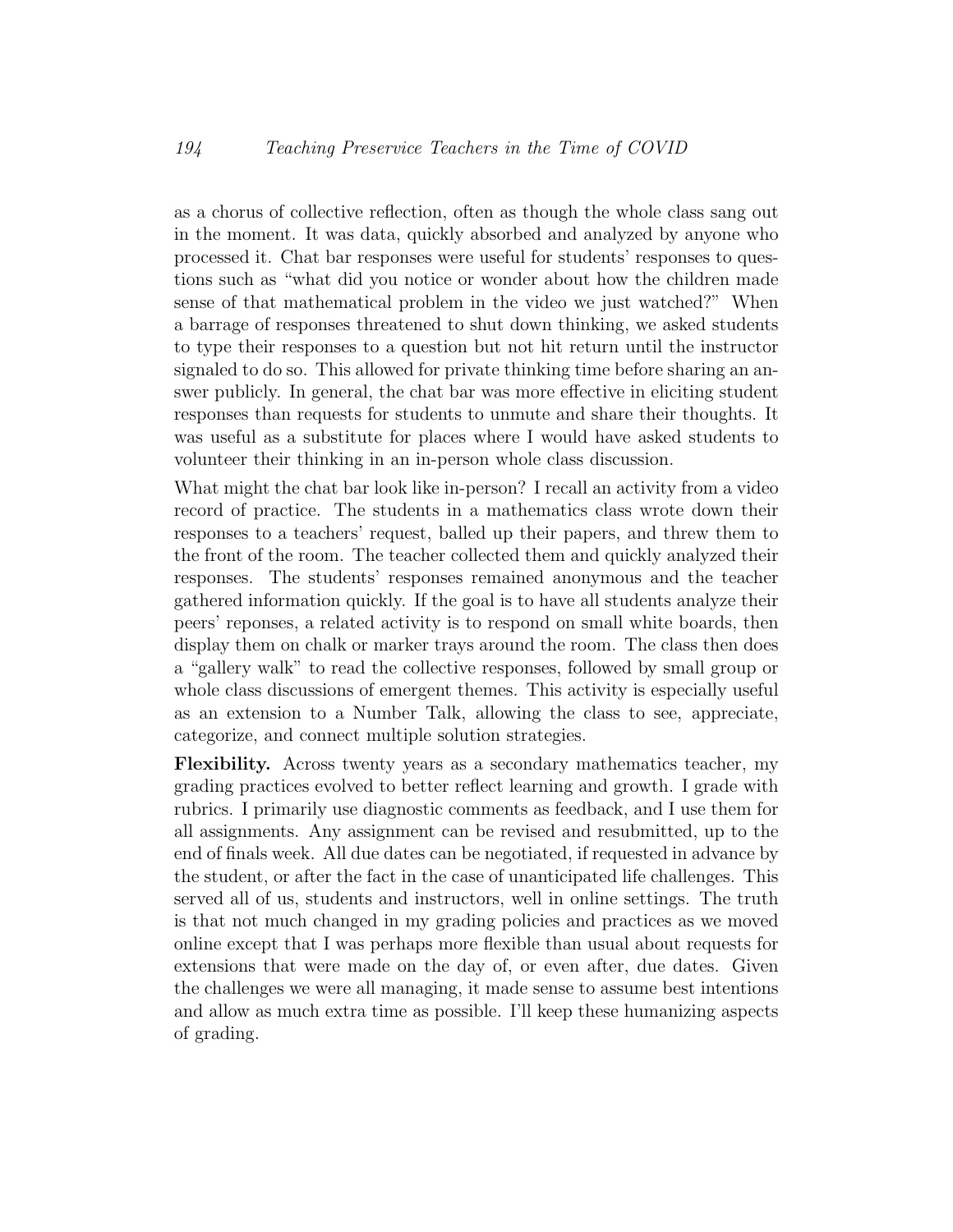Student Feedback. We increased the frequency of feedback requests. Each class closed with a brief reflection on what worked, and what didn't. I will keep this activity as it informs the rapid evolution of the course during a time of increased challenge.

As we move back to more familiar spaces, the course will still benefit from more regular feedback. In response to reported technology challenges, I obtained grant funding to send a document camera to students in three mathematics or methods courses. The students used the cameras to share their thinking in class, and in the case of the preservice teachers, with their own students. The analysis of their reflections is ongoing, and I look forward to learning more about how this technology supported their collective learning.

Equity. There will always be a call for online interactions. Most of my research groups meet online, extending my network across the country and around the world. Many of our preservice teachers work far from our campus, on reservation schools and in urban settings. It is burdensome for them to return to campus for in-person classes. As we consider how to teach for equity, what we learned in online settings can support us in supporting students physically far from us. I say this with trepidation: not all things translate well, or at all, to online learning. But some things do, enough to justify an experiment in distance learning. In many ways, aiming for efficiency in the design of our courses recognizes and honors the work of our students. Planning for online instruction pushed me to be more efficient in those ways.

My equity goals center on recognizing and appreciating the human experiences of students. How does the design of our coursework and my instruction support a broad distribution of authority and agency? Do students have the agency to pose and refine mathematical arguments? Are they agentic as they grow into the early stages of their teaching career? Do they see themselves as critical thinkers and change agents, empowered to select and modify mathematical content and instruction to best meet the needs of all their students? Do they understand the importance of asset-framing their own mathematical work so they can do the same for their students? Do they see, acknowledge, and support the brilliance in their own students' mathematical thinking? When our shared work includes taking intellectual risks, sharing our incomplete thinking, and developing shared understanding, we build both individual and collective successes. This is relational equity [\[5\]](#page-21-0).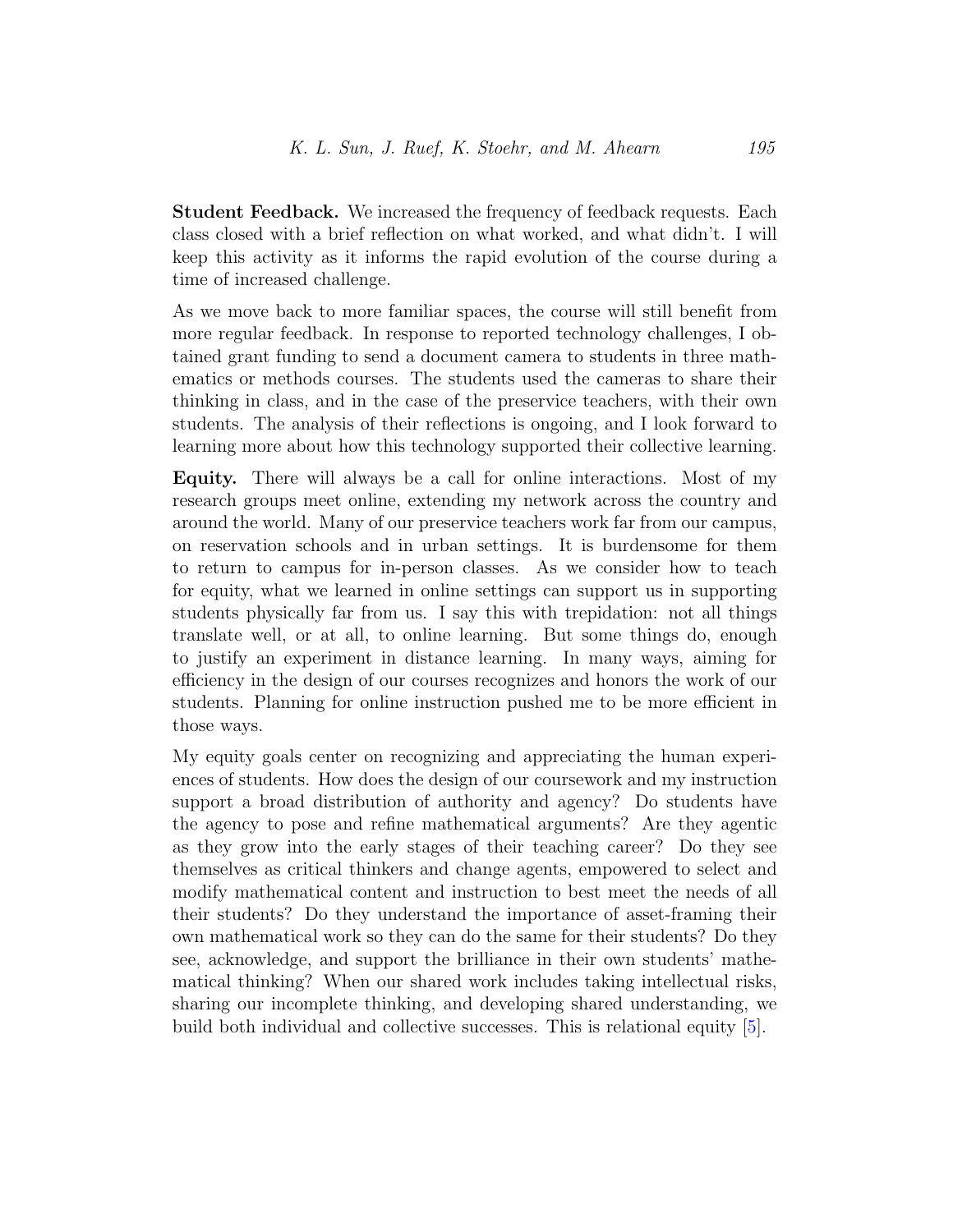The work of moving from in-person to online and back again is a problem of optimization, and we do love a good optimization problem.

### Kathy Stoehr: Lessons I Have Learned Looking Backwards and Forward

It was the second week of March 2020 and the last week of the spring quarter at my university. I had just finished teaching one of my two sections of elementary mathematics methods to my PSTs. As I made my way back to my office, I was informed that starting on the following day, all classes would be required to be taught remotely on Zoom as a result of the COVID-19 outbreak. The expectation was that our online classes would continue until mid-April, at which time we would return to our brick and mortar buildings. But as we all know that did not happen.

Initially I felt a deep sorrow thinking about not being in the same room with my students whom I had built a deep and rich community with over the previous two quarters. Like all teachers and teacher educators, I had to quickly transform my teaching into a format that felt foreign to me. I wanted to ensure that my students were supported in the ways that prepared them to be ready to step into their own classroom in just a few months later. Each week it seemed like I was just staying one step ahead of the next as I experimented with different ways to engage my students in a venue that no one had anticipated or expected. When the summer arrived, it provided me with the necessary opportunity to rethink, revise, and attend professional development events to support my future remote teaching.

Fast forwarding to the spring of 2021, I have spent important and valuable time reflecting upon how my teaching has adapted and changed over the last fourteen months as well as thinking about what I will take with me as I anticipate teaching again in person. I have learned the importance of identifying what I am calling the "*must haves*" in my courses. These are the anchors of my commitment to preparing prospective elementary teachers to teach mathematics and science in a socially just and equitable fashion. For example, helping my students to develop the knowledge, dispositions, and practices that support children's mathematics thinking by leveraging their cultural, linguistic, and community based knowledge [\[23\]](#page-23-4). I am focusing on fine-tuning the tools that future teachers need to deliver content to ALL their future students that provide them with opportunities to see themselves as confident and competent students in these two content areas.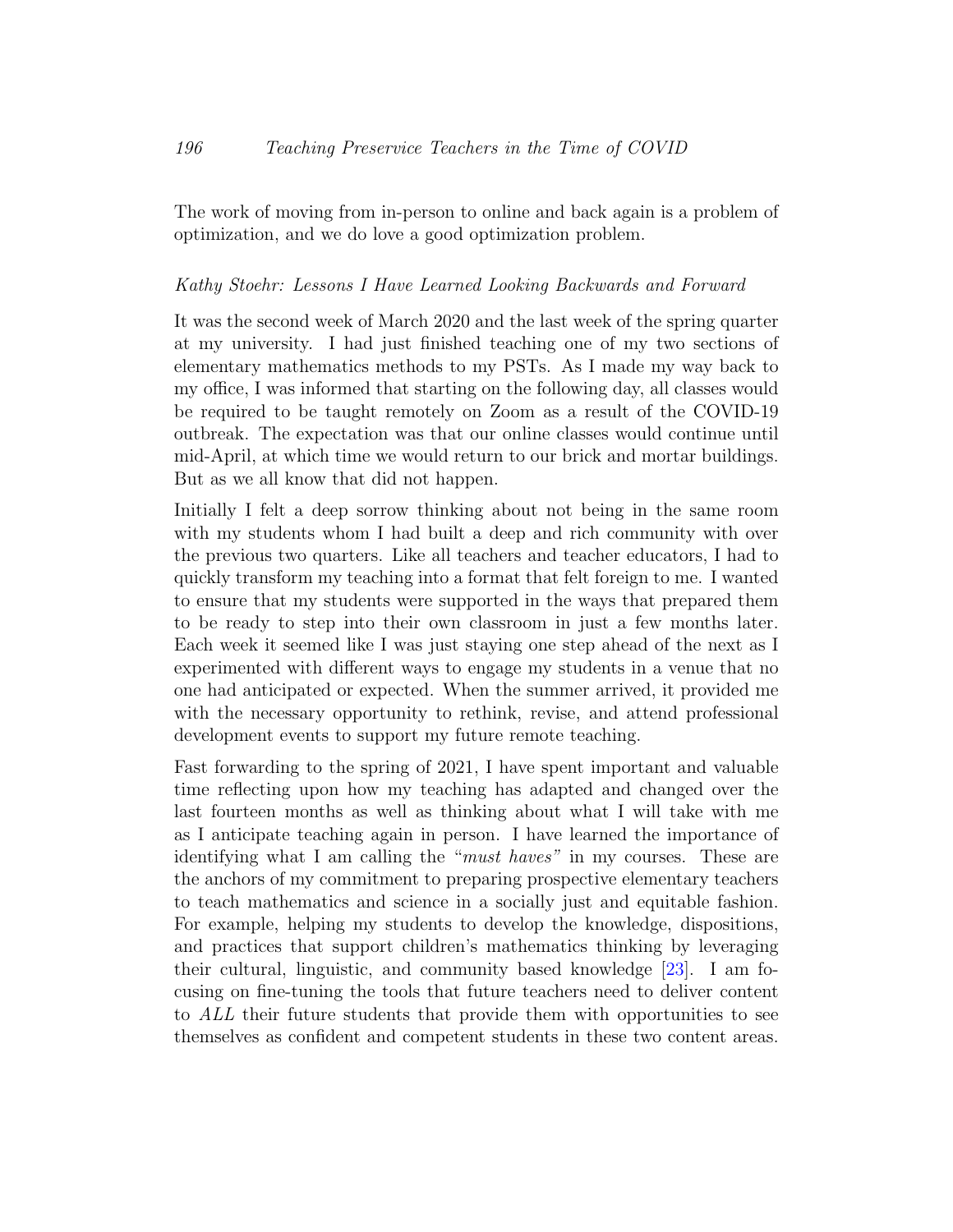I am learning how to let enough be enough and not try and add in just one more additional mathematics or science task or reading that, although valuable in and of itself, is just too much for students to reap the intended benefit. These "must haves" are important as I think they have the potential to shape my students' own teaching of mathematics with their future students.

I believe I have a deeper appreciation and understanding of what it truly means to be flexible. I thought of myself as being flexible with my students but as a result of the pandemic, I learned what this means at a much deeper level. I learned when and how to adapt an assignment in the moment. For example, having my students complete an assignment in pairs instead of by themselves. Or creating a graphic organizer for an assignment with bullet points for responses instead of a more formal writing. I learned when our virtual class needed to conclude before the originally scheduled time, what reading or reflection needed to be moved to the following week, conducted asynchronously or omitted. This level of flexibility is something I will take with me into my future teaching.

I learned how to read the faces of my students as a means to gauge engagement. The little Zoom squares, which often only displayed the heads of my students, provided me with clear evidence of who was with me versus who had checked out. For example, were my students' eyes glossed over? Were they looking down at their computer screen? Had they turned off their camera? Had they already spent so much time in an online classroom that day that they were just Zoomed out? Asking these questions to myself allowed me to change the course of how I was presenting the material in the moment. Moving forward into teaching in-person, I believe that I will be more capable and attentive to reading my students' facial and body language expressions so that I may make more equitable decisions regarding when my students have reached their limit on engaging in the content.

I made it a priority to meet with my students one-on-one to check in to see how they were doing — not only in my class but overall as individuals. I learned about the incredible challenges that some of my students were experiencing. This included the loss of a pet, the death of relatives due to COVID, or their own battle with COVID. I learned about the fears and anxieties that some of my students encountered as they were learning how to teach in a digital world. They shared the joy they felt when they taught a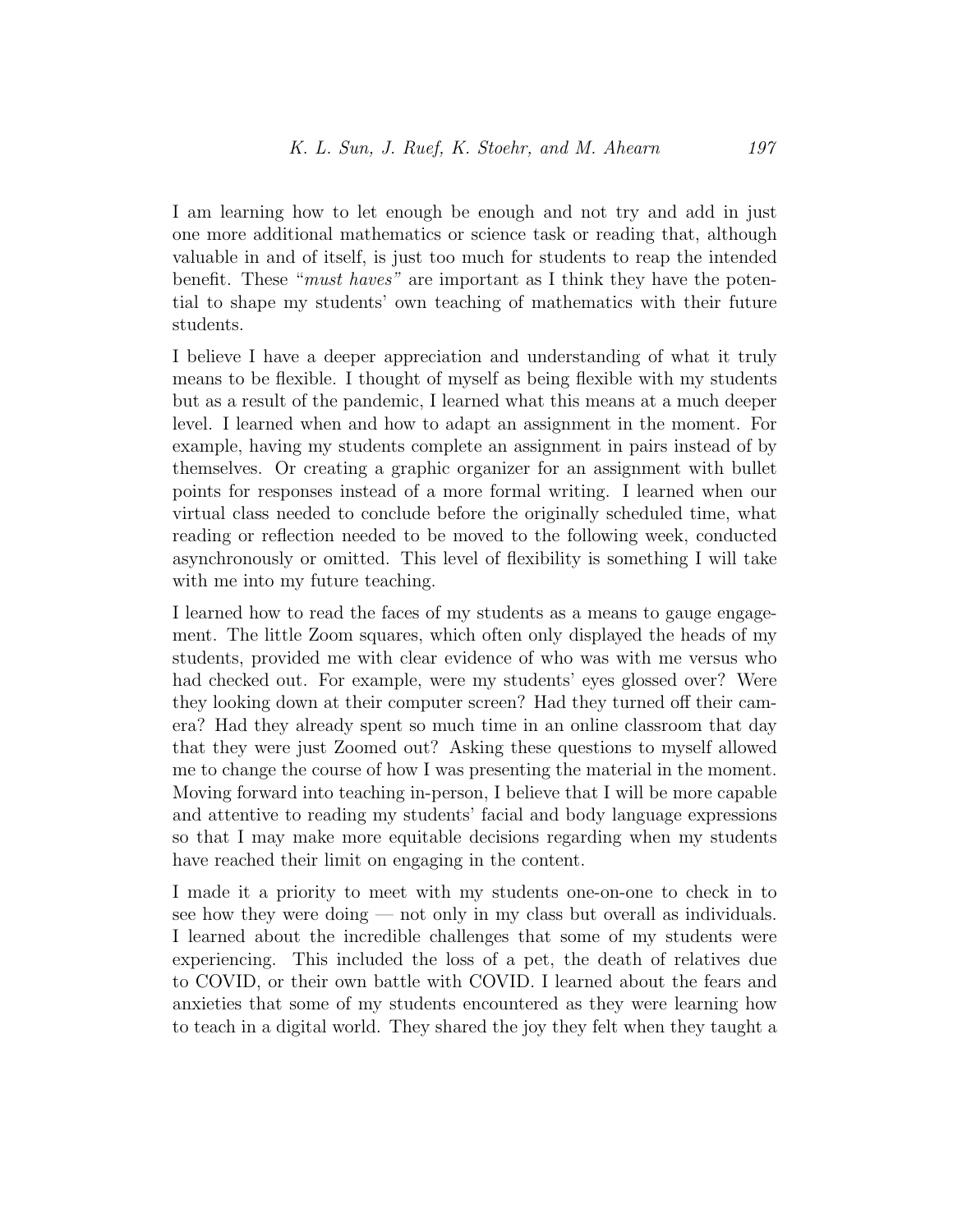successful mathematics or language arts lesson. These one-on-one meetings are something that I plan to keep as we return to the brick and mortar classroom.

Additionally, I also provided my students with the chance to catch up with each other during the first five minutes of class. Each week, students were randomly assigned in small groups of four to breakout rooms. Students knew that this was their time to check in with each other and share what was going on in their professional and personal lives. When the five minutes ended, students returned with big smiles on their faces. I plan to continue offering this small but precious space to my students moving forward.

In the fall 2020 and winter 2021 quarters, I began having my students create an audio or video reflection on main assignments as opposed to a written one. This afforded me with the opportunity to feel as if my student and I were having a one-on-one conversation. The reflections were also much deeper than the written ones I had students submit pre-COVID. The personalities of my students sprang to life as they shared how the assignment shaped their understanding of what it means to teach mathematics as well as their journey of becoming a teacher. This is a modification that I plan to carry forward post-COVID.

One very important thing that I have learned from the online world of teaching is that it has a place in my future work in educating prospective teachers. Across a ten-week course, I can clearly see the benefit of creating a hybrid learning experience for my students. My students spend a significant portion of their day at an elementary school site. Then they commute in the busy Bay Area traffic to attend my class. By offering them the opportunity to have some in-person learning weeks and some remote or asynchronous learning weeks within the comfort of their own home may prove to be invaluable to student learning. Additionally, this may result in humanizing [\[10\]](#page-22-0) the teacher preparation experience for my students as I aim to care for the "whole person."

COVID has also resulted in the department meetings at my university being held remotely. As the director of our teacher preparation program, I have learned that having these meetings take place online saves on the wear and tear of our faculty. People show up on time, as they do not have to commute during peak traffic hours. Our meetings are more focused and productive. Although I do think that the in-person camaraderie is important, as it helps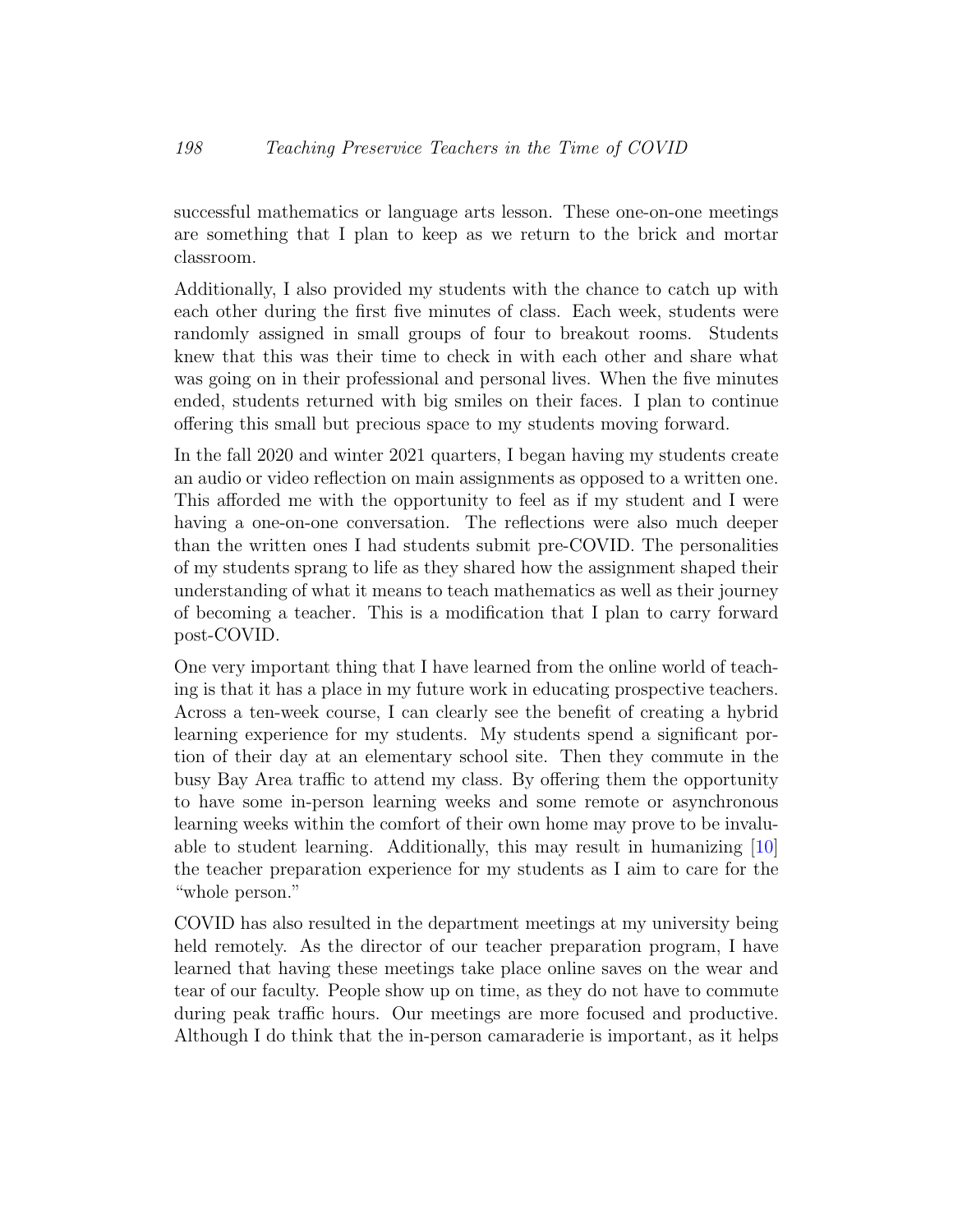to build community and caring among faculty, having a combination of inperson and online meetings is something I will support in the future.

## Maddy: What I Want to Figure Out How to Keep

What I will miss and want to keep from Zoom. All of our online classes ran through a Zoom platform, and various features were both helpful and a hindrance. For example, breakout rooms, waiting rooms, and the chat bar. I elaborate on these below:

**Breakout Rooms**. I found that breakout rooms had positives and negatives. Unlike a brick and mortar classroom, the breakout rooms allowed for truly private conversations because there was no chance of anyone overhearing. However, I also lost the ability to listen in on group conversations, which is really useful in deciding next steps for instruction, such as how long to continue an activity, who to ask to present, or when to offer clarification. But I also had the ability to pop in and out of rooms. This was good, in the sense that I could easily move from room to room, and not good, because I often appeared suddenly and abruptly, like a genie from a bottle. In Zoom classes, the transitions between small-group and whole-class instruction were both abrupt and smooth, and it was easy to flexibly assign groups manually, randomly, or allow students to choose a group.

Waiting rooms before class. Allowing particular students in from the waiting room, provided a space for private conversations before class, which supported building relationships with the students. The waiting room allowed an unexpectedly cozy enclosure at times.

**Private chat messages to the teacher.** I found students used this feature a lot to ask questions or let me know something was up. I am really going to miss this feature, and I wonder if there is a way to replicate it for in-person instruction.

**Public chat.** I appreciated how this feature provided participation space with less risk as well as real-time public processing and it also keeps conversations from being overly didactic. I'm going to miss this feature as well, and wondering what this might look like back in the physical classroom.

Pedagogical considerations are worth keeping. As I think about the ways we interacted and organized instruction, I come back to these key points.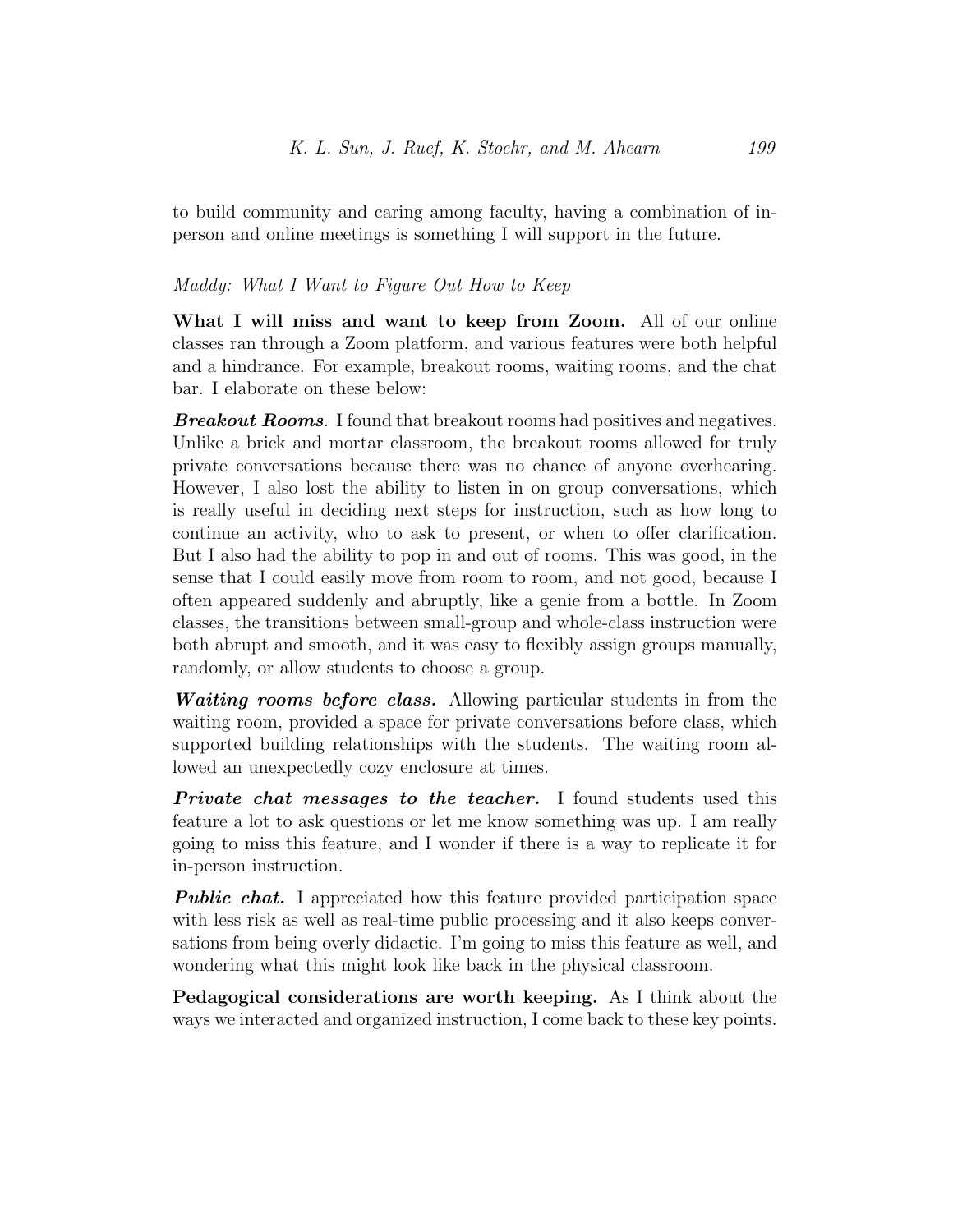**Math for Equity facilitation.** Our teacher preparation program is centered on principles of teaching for equity, and every decision we make takes those principles into consideration. Given the need to condense curriculum for the online version of the course, the re-design was based on the principles that students need opportunities to rehearse ambitious teaching practices [\[13\]](#page-22-6), and that unpacking the meaning of "math teaching for equity" is critical. Based on this foundation, I created the math for equity rehearsals, where the focus of the rehearsal is ambitious instructional moves, and the content of the lesson is not mathematics, but an aspect of math for equity. In these rehearsals, student groups chose a math for equity topic as the content for their rehearsals, such as the role of tracking in reproducing inequality, rehumanizing mathematics, or math as a non-neutral subject. They then researched their topics from a list of resources that I curated and then collaboratively created a 45-minute lesson to enact, online, with their peers. For example, a lesson on math for social justice began with students showing a brief video clip of a math for social justice lesson, facilitating think-pair-share time to reflect on the example, monitoring collaborative math task refinement using breakout rooms and jamboard and providing time for reflection and goal setting at the end of the lesson.

In the past, we had time for students to collaboratively plan and rehearse a lesson on specific math standards as well as time to engage in lessons I facilitated on various math for equity topics. Merging aspects of these two course components into one was highly generative and rewarding, and we will keep it as we move back to in-person instruction. The secondary mathematics teaching methods course has students seeking both math and non-math primary teaching endorsements, so the first rehearsal not being math content specific is beautifully low-stakes and allows everyone (myself included) to focus on aspects of instruction and avoid unintentionally statusing primary math endorsement students over others.

What will be lost, as we move back to in-person instruction, are the safe and private "teacher timeout" [\[7\]](#page-22-7) moments where facilitators sent everyone to breakout rooms and I could debrief and provide one-on-one coaching. In those moments, the teachers could catch their breath, ask a question, or just get acknowledgement that they were doing great. This is possible in person, but not nearly as safely.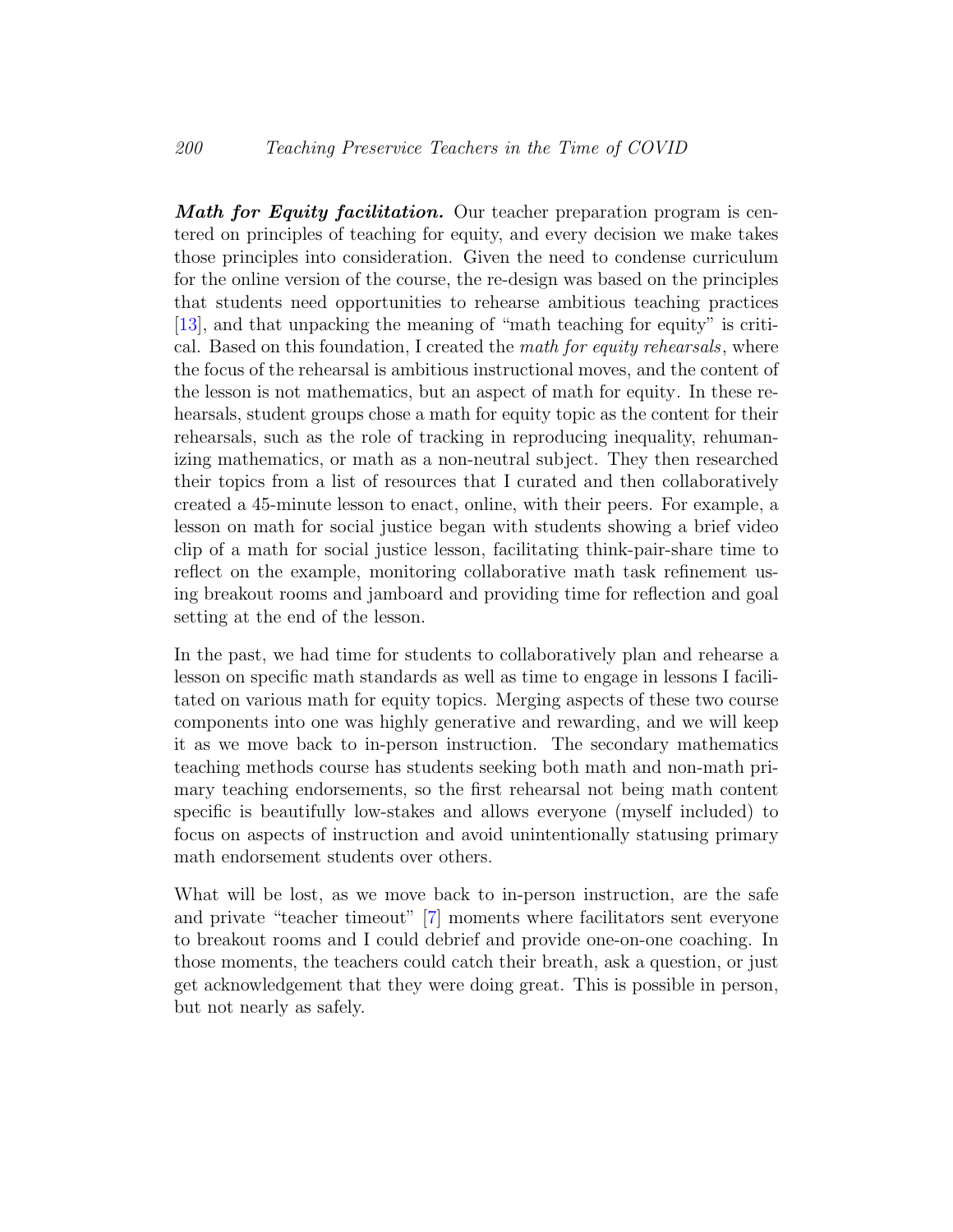**Shorter Class Segments.** While this was a forced choice due to screen fatigue, we should keep it when we return to in-person classes. Four-hour classes are inhumane! Even with breaks, it's too long. We have learned how to reorganize the required class hours so they are more effective for students and instructors, and that's worth keeping.

Digital Organization. The initial switch caused me to consider how someone might participate asynchronously. As a result, I felt greater urgency to organize resources on the learning management systems (our institution uses Canvas) in clear and accessible ways. Also, while I had used hyperdocs in the past as an organizational tool for sharing lots of resources, I increased their use for digital organization.

Discussion Boards for Homework Review. I created discussion boards on Canvas, and required students to post twice before class. Their post took one of two forms: a question or a response. I provided highly structured sentence frames, examples and non-examples for posts, and in my second term of online teaching, I showed anonymized exemplars from the previous class. I praised the risk-taking act of asking questions liberally and publicly and referenced our class norms in celebrating these kinds of posts. Eventually, these asynchronous mathematical conversations were rich and productive. For students who appeared less engaged with the discussion board, I checked in one-on-one and found that most often, they did not see any benefit from the discussion boards because they already "get it," feeling their procedural understanding was proficient and there was no benefit to be had from reviewing their colleagues' ideas. My response to these students was typically some reflective prompts aimed at opening up what it means to "get it." I used their future as a teacher to motivate them to go to the discussion board seeking diverse ways of "getting it." For example, I would say, "As a teacher, your students will bring diverse ways of seeing mathematics, similar to the variety your classmates are sharing on the discussion board; engaging with your classmates' questions and strategies now is great practice for this aspect of your future career."

These online discussions are a definite keeper for our mathematics content classes. We used to spend fifteen to twenty minutes reviewing homework during class through predominately didactic means. This now occurs asynchronously, with everyone checking in and out at their own pace, asking/answering questions, sharing examples, encouraging each other, practic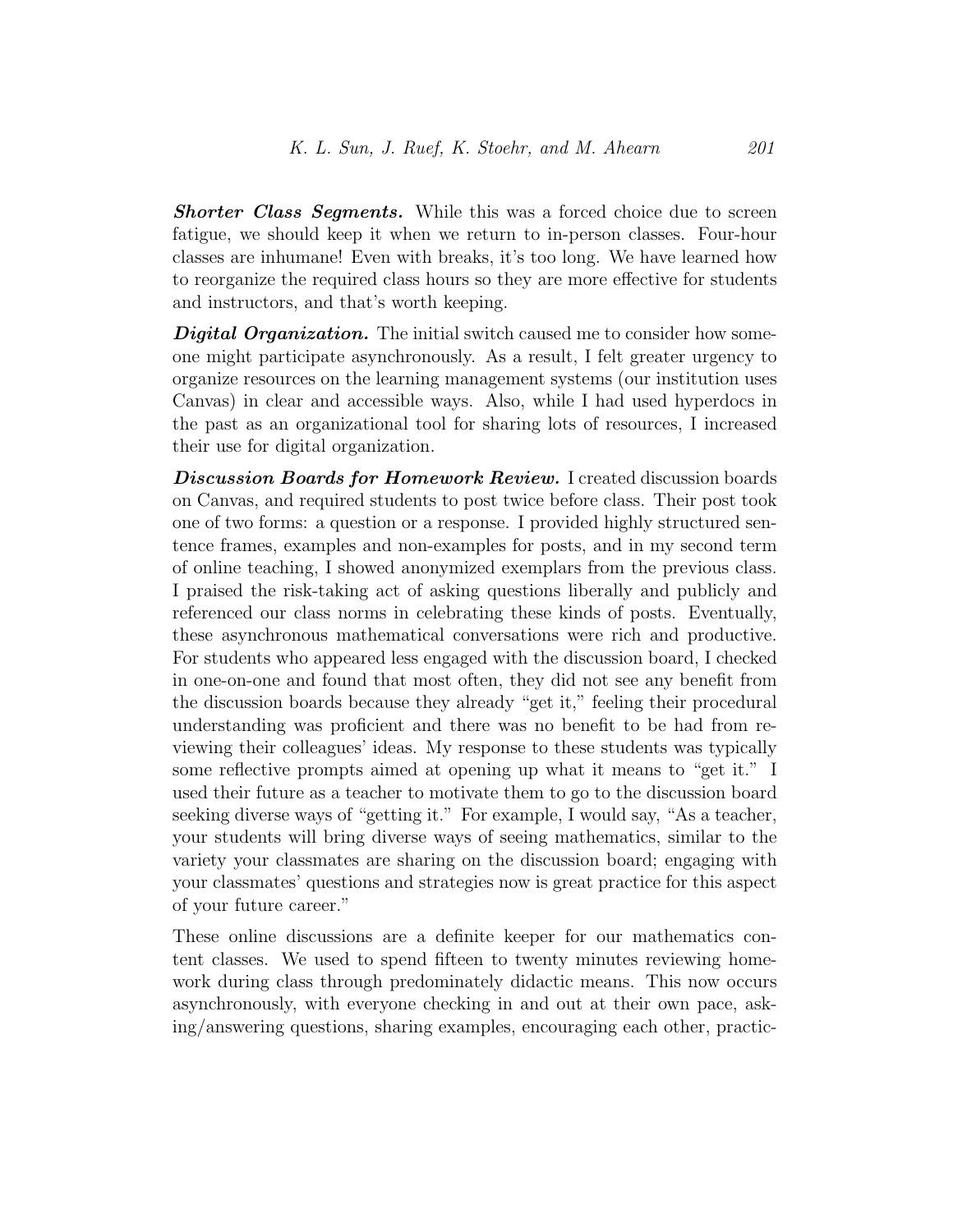ing mathematical explanations and justifications. It turned out to be truly glorious even though I was very skeptical about implementing it in the beginning. It was so good that when chosen to share an aspect of online teaching with my department, I picked this one.

**Virtual manipulatives and simulations.** Students bought personal kits of key mathematics manipulatives, such as base ten blocks, fraction bars, and linking cubes, for home practice. However, I found that roughly one out of eight breakout rooms were referencing physical manipulatives and one in ten students would reference them on independent assignments. Through informal check-ins, students shared that they were rarely engaging in course content from the same location, so having the right tool at the right time was not practical. They also shared that the lack of in-person modeling with the tool limited their comfort (despite my attempts to model while on camera). This is where the virtual manipulatives came in. Free and open virtual manipulatives allowed me to model a visual representation of the math concept and when I launched with these tools at the beginning of class, I found students referencing the online version during breakout rooms at higher rates. In fact, I found that the virtual pattern blocks showing fraction relationships and the virtual simulations of nets to solids to be more effective at developing student understanding than the physical versions of these tools.

**Flexibility.** Keeping flexibility for due dates and the medium for submission (e.g., audio, video, written) was key in supporting students in demonstrating their understanding while we were in distance learning. It was likewise important to be understanding about absences and embed flexibility into asynchronous participation. I like to think of myself as always having been a flexible teacher, but I think it was more of a "come talk to me if you need ..." and now it is just the default setting—everyone gets flexibility—period. When I think about what's worth keeping, flexibility is the one that stands out to me the most. In reflection, I often think about the raw humanity that was on display as we all logged in to class and saw each others' (and kids' and pets') faces and we nodded in understanding. Or we would see the black box with the name when there was usually a face and we equally understood. The wall that brick and mortar classrooms put up between our home-selves and our school-selves was down and the need to be flexible felt like the only reasonable, the only humane, thing to do. This is worth keeping. I don't ever want that wall to go back up.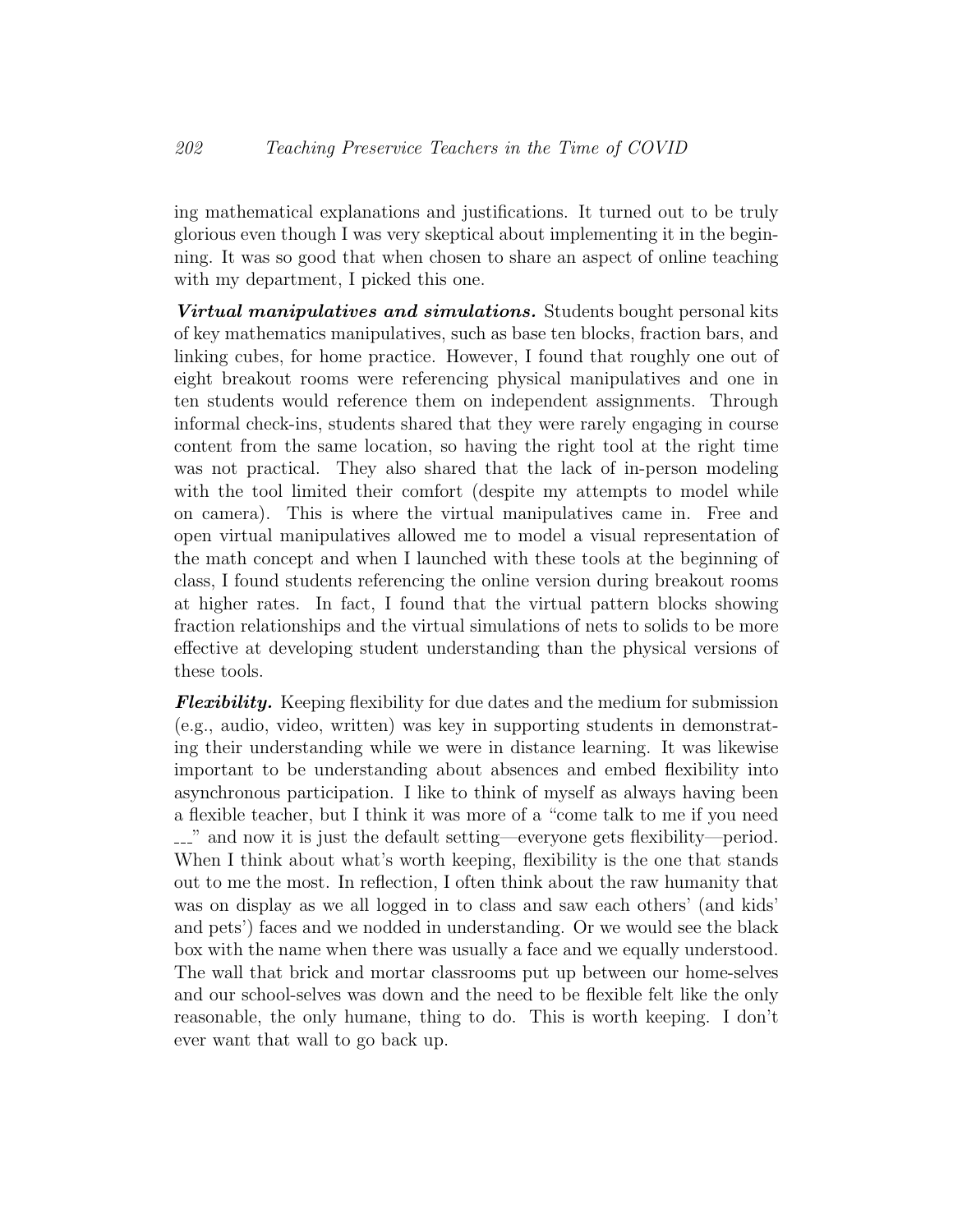## 5. Findings & Discussion

## Kathy Sun: Retaining the humanity in our instruction

In March 2021, I returned to teaching after taking a ten-month maternity and personal leave. Having missed the initial transition to distance learning, I had much to learn before teaching my first course online. This task felt daunting. I felt anxious because I would be teaching in the spring term, when students would likely be burned out from months of online interactions. Additionally, many of my students were facing their own stressors related to the pandemic and a myriad of challenges associated with facilitating distance learning and transitioning to hybrid instruction.

I feel fortunate to be working with Jenny, Kathy, and Maddy who are reflective about their practice. While working on this article I have had the privilege of synthesizing and learning from their reflections on their experiences transitioning to distance learning as a result of COVID-19. Their reflections served as a resource as I embarked on the journey of facilitating distance learning. Their ideas also serve as a reflective guide as I think about the return to in-person or hybrid in the future.

Across Jenny's, Kathy's, and Maddy's reflections, one thing stands out to me: returning to our commitment to rehumanize mathematics [\[10\]](#page-22-0), I noticed that each of them humanized instruction while being physically distant. At the core of each of my colleagues' responses was repeated responsiveness to the needs of their students. My colleagues made extra efforts to humanize their courses during COVID to account for the multiple needs and experiences of their students.

In what follows, I identify themes that appeared across the three reflections. I also reflect on what I plan to integrate into my own courses going forward based on what they shared, and highlight how their actions, ideas, and suggestions respect the humanity of our students.

Opportunities for personal connection: Kathy and Maddy highlighted the value of personal conversations through one-on-one meetings, in breakout rooms, or in waiting rooms. Reflecting on my experience teaching in-person, I realized that I took for granted the need to be so intentional in setting aside opportunities to create personal connections because there were frequent conversations outside of class and one-on-one encounters during breaks. As a high school teacher years ago, I strove to make a one-on-one connection with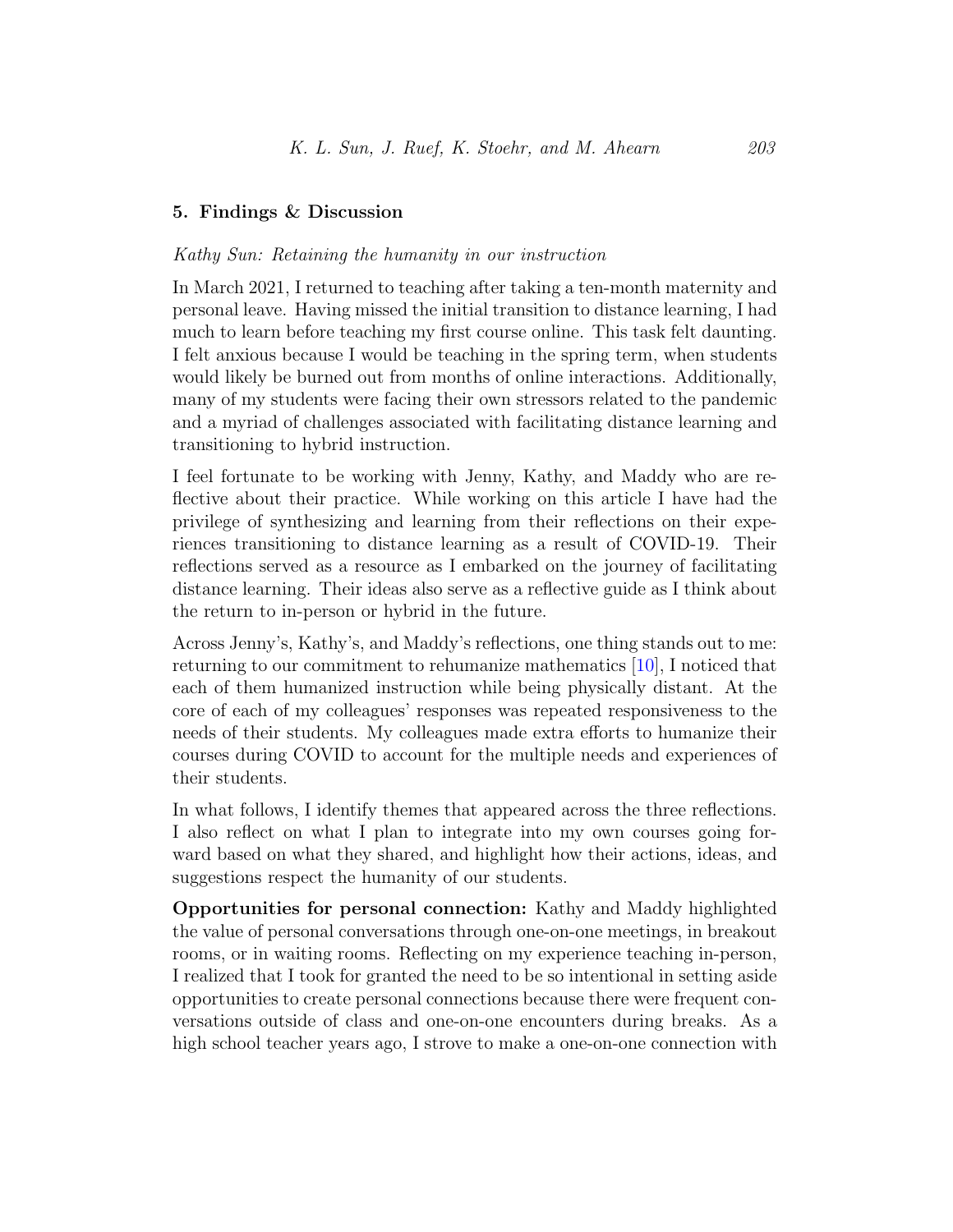each of my students each day, whether asking about a sibling or complimenting a new pair of shoes. Since moving to graduate education, I have become less intentional about these interactions. My colleagues' reflections remind me to do the same thing with my graduate students — to be intentional with these human interactions with each student. While I often begin my class with a whole class check in, I intend to try Kathy Stoehr's idea to place students into small groups at the beginning of class to create a space for them to personally connect and check in with one another in a more intimate setting.

Importance of formative feedback: In my mathematics teaching methods courses, we discuss the importance of formative assessment [\[3\]](#page-21-3), which is providing or receiving ongoing feedback so one can identify their strengths and areas for growth. One key aspect of formative feedback is listening to students and adapting instruction accordingly. My colleagues' reflections highlight how the pandemic forced them to check in more frequently with their students. Jenny elicited weekly feedback from her students. Kathy was more intentional about reading faces and body language. And Maddy checked in with students via private chats. In all of these instances my colleagues demonstrated a willingness to seek out feedback from students and be responsive to their needs. They modeled student-centered instruction they listened to students and used student input to drive the direction of the class. In asking students to share what didn't work, Jenny modeled intellectual humility or owning her limitations [\[24,](#page-23-5) [17\]](#page-23-6). She was willing to receive weekly critical feedback to ensure that the course was working for her students. While I occasionally ask for course feedback, Jenny's suggestions to elicit weekly feedback is striking and something I consider integrating into my future instruction.

Another key aspect of formative assessment is *peer- and self-assessment* [\[3\]](#page-21-3), in which individuals evaluate their classmates or themselves, respectively. Self-assessment has generally been associated with positive learning outcomes [\[1\]](#page-21-4). Maddy's decision to transition homework review to online discussion boards (from traditional in-person didactic review sessions) moved the responsibility of assessing homework away from the instructor and on to the students via peer- and self-assessment. For me, this is a good way to flatten the perceived instructor-student hierarchy by giving students the authority to critique each other and themselves. Allowing students to question and comment on each others' work also honors the knowledge and ideas that students bring to the classroom [\[8\]](#page-22-2). I particularly liked Maddy's idea of using an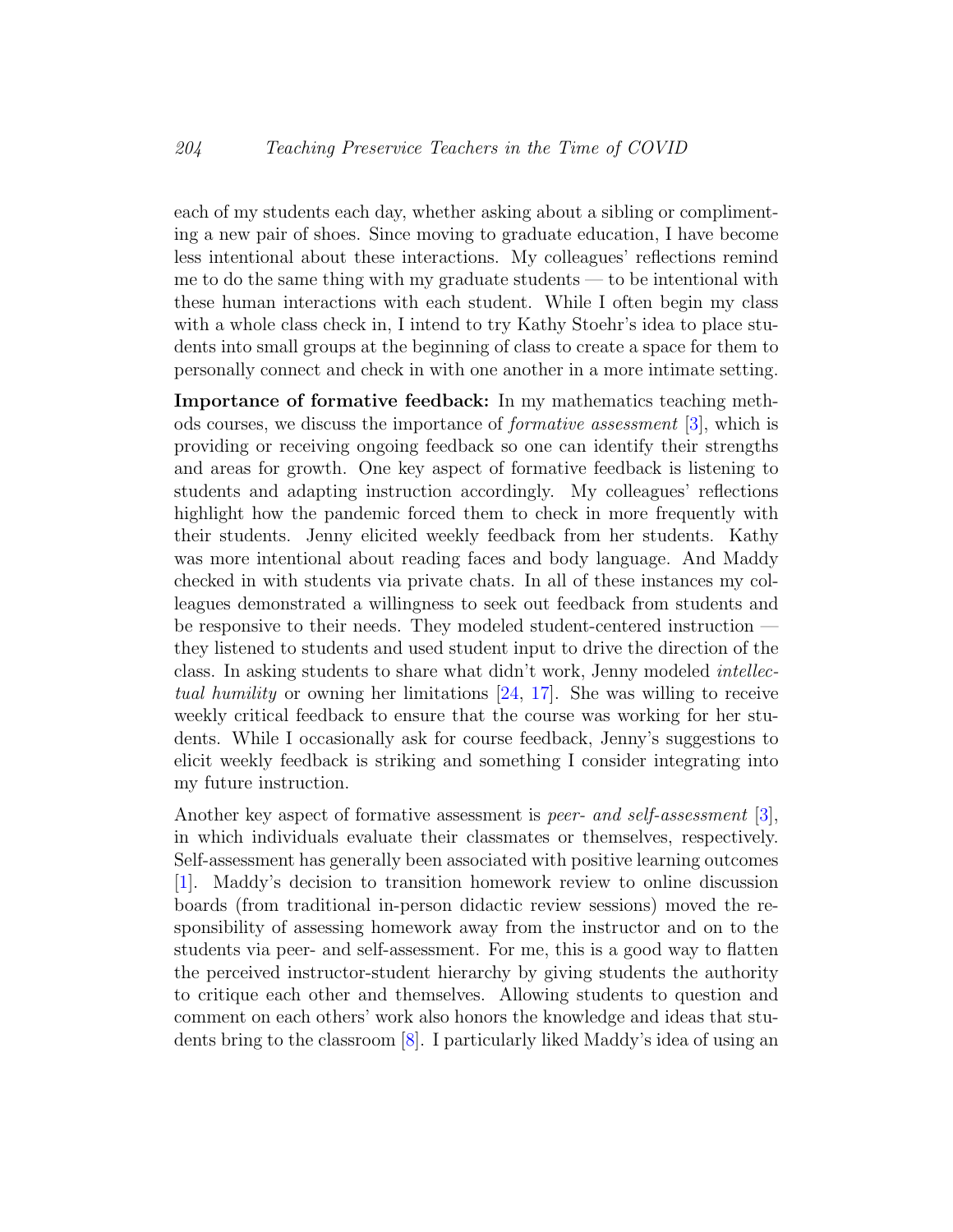online discussion board to have students either pose or respond to a question about a classmate's strategy, and I will implement something similar.

Whittling content to essentials: All three of my colleagues found that the pandemic forced them to think about what Kathy called the "must haves" for their courses. The pandemic was an opportunity for instructors to reevaluate and adapt their courses' assignments, tasks, and activities. Refining our course content and activities allows for us to better attend to our students' needs, not overwhelming them with "too much" (in the words of Kathy Stoehr) or long classes that are "inhumane" (in the words of Maddy). For me this aligns with best practices for lesson planning, which include collaborating with colleagues and identifying the essential assignments that relate to the big ideas or "the conceptual velcro" [\[25,](#page-23-7) page 65] that will endure beyond the course. This will mean reevaluating assignments or activities that I have done for years and replacing or retooling them in order to better serve my students.

Lowering barriers to participation: Aligned with principles of Universal Design for Learning [\[6\]](#page-22-8), across the reflections, I noticed how technology broadened opportunities for participation and made learning more accessible. As Maddy and Jenny pointed out, the online chat provided a lower level risk for students to participate and engage in conversation. They heard from students that they might not have otherwise heard from in an in-person context. Maddie also noted how online manipulatives better supported mathematical understanding. Jenny highlighted how remote learning made it possible for students who were physically distant from campus to have access to our classes without having to commute for hours. Kathy noted how online meetings similarly benefited faculty. As a resident of the Bay Area, moving some class sessions online removes the need to battle hours of traffic to attend an in-person class and is a good way to care for our students and faculty. I'm definitely planning on having a percentage of sessions remain online (and I hope my department will keep some faculty meetings online too) — it's the more humane and equitable thing to do.

Being Flexible: I have always known that teaching requires flexibility. However, as my colleagues highlighted, COVID-19 brought a new meaning to flexibility as plans were changing on a moment's notice. Across the reflections, I noted that the key to flexibility was focused on pivoting and adapting based on students' needs and personal situations. Jenny discussed flexibility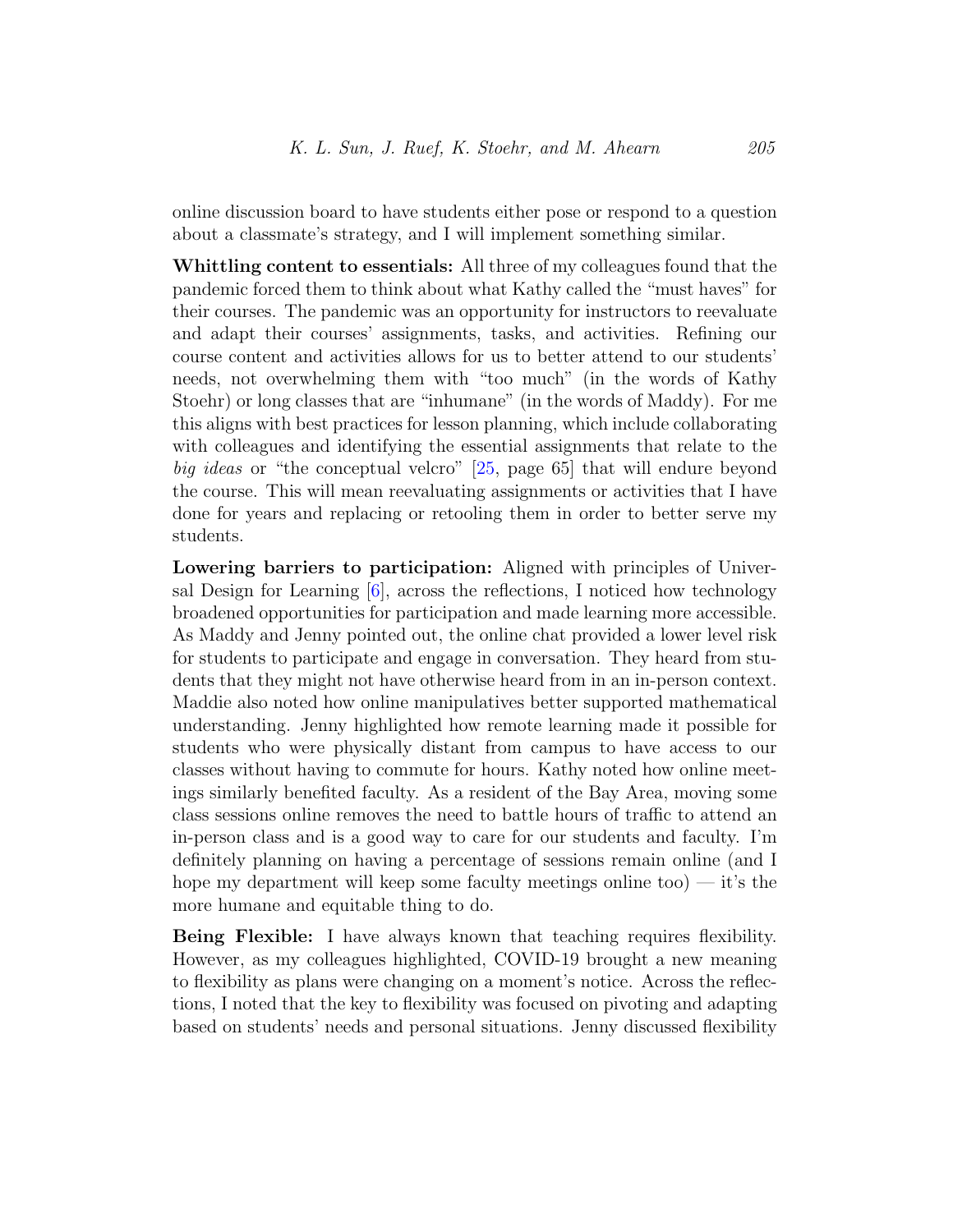around grading and resubmission. Kathy shared the need to change course plans based on student engagement. And Maddy described being flexible around submissions and attendance based on students' situations. All of these suggestions are things that I am currently working to integrate into my current distance learning instruction and plan to continue doing when returning to in-person or hybrid instruction. While my colleagues each used the word flexible in their reflections, another, related word comes to mind: experimentation, which is to "try out a new procedure, idea, or activity" [\[14\]](#page-22-9). In being flexible, my colleagues adapted and experimented with different activities and class structures. Jenny recounted how the pandemic gave her the agency to rethink her course. I want to do a better job adopting this mindset of experimentation  $- I$  want to be more willing to take risks in my own instruction, to do more than moderately tweak assignments and activities I have facilitated for the past ten years. One silver lining from the pandemic is that it might just give me the boldness to truly re-envision and restructure what my courses look like.

Returning to the overarching theme of humanizing instruction while being physically distant, I realize that at the core of our reflections is the need for mathematics teacher educators to care for their students [\[15\]](#page-22-10). I teach at a Jesuit institution, which emphasizes persona curalis or caring for the whole person, which aligns with Guiterrez's call to rehumanize mathematics by allowing students to "feel whole as a person" [\[10,](#page-22-0) page 1]. There has been no time like this pandemic to remind me that *persona curalis* is more important than ever, and that truly caring for the whole person requires many things my colleagues addressed: personal connection, listening, adapting to meet individual needs, providing access, and being flexible. Yes, content knowledge, clear learning objectives, and pedagogical skills are important, but the pandemic has reminded me that we are much more than the work that we do or the products that we create. We are mental, spiritual, and physical beings, and it is important that as teacher educators we do a better job attending to multiple aspects of who our students, our colleagues, and we are as humans.

#### 6. Conclusion

This piece originated from Kathy Stoehr's determination to stop and reflect. In taking the time to think about the question, what's worth keeping, we were reminded that reflection is what makes us uniquely human.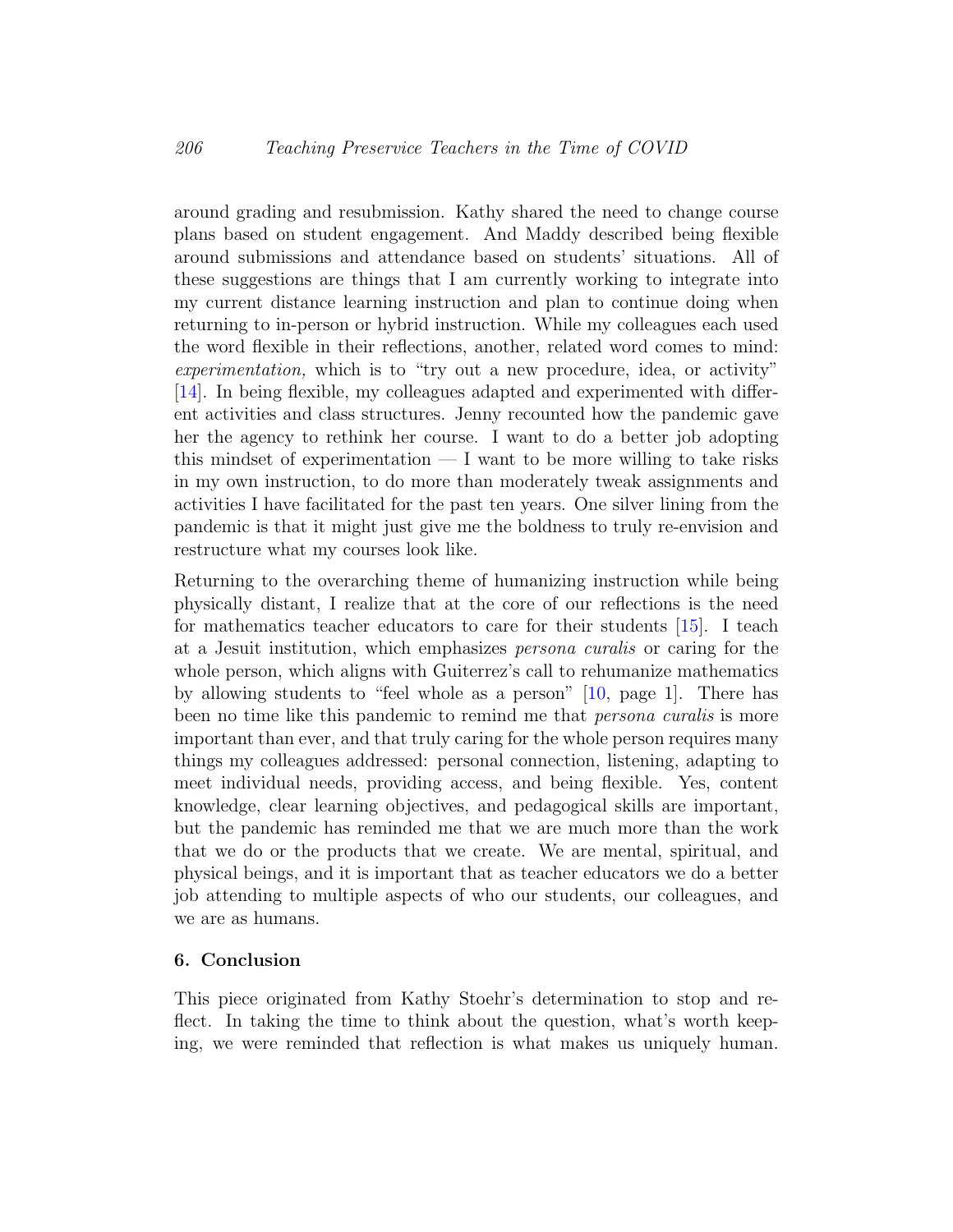Our innate desire for introspection and to learn from reflection often gets stifled by the busyness and pressing demands we face each and every day. Our reflections focused on our instruction during COVID, and the need to care for our students emerged as a unifying theme. Yet, through this reflection process we were reminded of how reflection is a way to care for ourselves. Reflecting on and writing this piece was cathartic for us. Reflecting allowed us to slow down for a brief moment. Reflecting reminded us that despite being socially isolated during a global pandemic and witnessing inhumane and unjust events over and over again, we also had moments of positivity and human connection.

We hope that this article inspires others to create space to reflect and attend to self-care. And we hope that like us, through this process of reflection, others have the privilege of seeing some good that manifested during an overwhelmingly challenging period for our world. Such hope has fueled and inspired us as we transition back to in-person instruction and continue in our endeavors to improve mathematics education for all students.

#### References

- <span id="page-21-4"></span>[1] H. L. Andrade, "A critical review of research on student self-Assessment," Frontiers in Education, Volume 4 Number 87 (2019). doi[:/10.3389/feduc.2019.00087](http://dx.doi.org//10.3389/feduc.2019.00087)
- <span id="page-21-1"></span>[2] R. A. Beghetto, "Correlates of intellectual risk taking in elementary school science," Journal of Research in Science Teaching, Volume 46 Number 2 (2009), pages 210–223.
- <span id="page-21-3"></span>[3] P. Black and D. Wiliam, "Assessment and classroom learning," Assessment in Education. Principles, Policy & Practice, Volume 5 Number 1 (1998), pages 7–74. doi[:10.1080/0969595980050102](http://dx.doi.org/10.1080/0969595980050102)
- <span id="page-21-2"></span>[4] J. Boaler, "Open and closed mathematics: Student experiences and understandings," Journal for Research in Mathematics Education, Volume 29 Number 1, pages 41–62 (1998). doi[:10.2307/749717](http://dx.doi.org/10.2307/749717)
- <span id="page-21-0"></span>[5] J. Boaler and M. Staples, "Creating mathematical futures through an equitable teaching approach: The case of Railside school," Teachers College Record, Volume 110 Number 3 (2008), pages 608–645.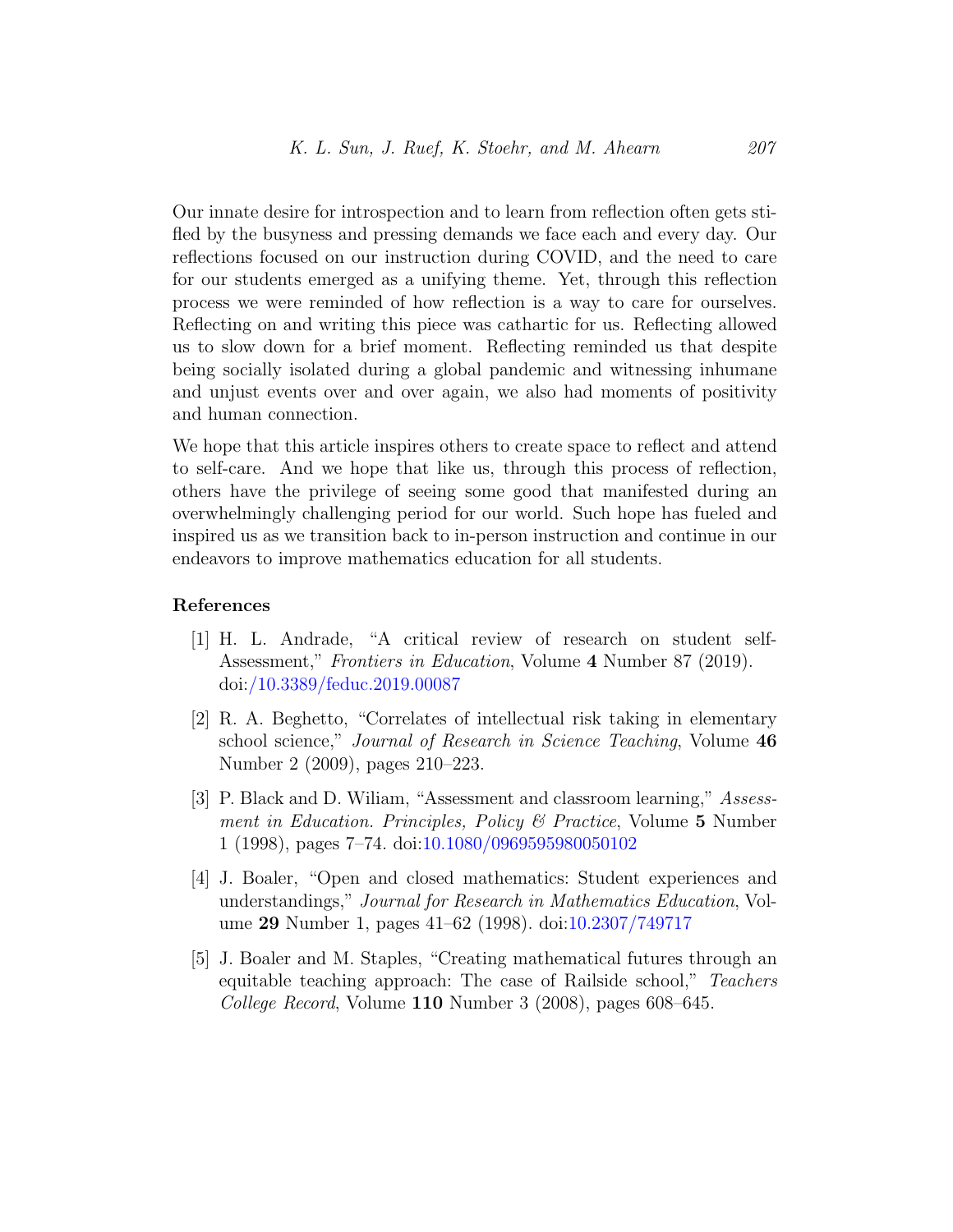- <span id="page-22-8"></span>[6] CAST, Universal Design for Learning Guidelines version 2.2, 2018. Available at <https://udlguidelines.cast.org>, last accessed on January 30, 2022.
- <span id="page-22-7"></span>[7] L. Gibbons, E. Kazemi, A. Hintz, and E. Hartmann, "Teacher time out: Educators learning together in and through practice," NCSM Journal, Volume 18 Number 2 (2017), pages 28–45.
- <span id="page-22-2"></span>[8] N. González, L. C. Moll, and C. Amanti, Funds of knowledge: Theorizing practice in households, communities, and classrooms, L. Erlbaum Associates, Mahwah, NJ, 2005.
- <span id="page-22-4"></span>[9] R. Gutiérrez, "The sociopolitical turn in mathematics education," Journal for Research in Mathematics Education, Volume 44 Number 1 (2013), pages 37–68.
- <span id="page-22-0"></span>[10] R. Gutiérrez, "The need to rehumanize mathematics," pages  $1-10$  in Rehumanizing mathematics for Black, Indigenous, and Latinx students, edited by I. Goffney and R. Gutiérrez (National Council of Teachers of Mathematics, Reston, 2018).
- <span id="page-22-1"></span>[11] A. Jansen, Rough Draft Math: Revising to Learn, Stenhouse, 2020.
- <span id="page-22-3"></span>[12] L. M. Jilk, "Supporting teacher noticing of students' mathematical strengths," Mathematics Teacher Educator, Volume 4 Number 2 (2016), pages 188–199. doi[:10.5951/mathteaceduc.4.2.0188](http://dx.doi.org/10.5951/mathteaceduc.4.2.0188)
- <span id="page-22-6"></span>[13] M. Lampert et al., "Keeping it complex: Using rehearsals to support novice teacher learning of ambitious teaching," Journal of Teacher Education, Volume  $64$  Number 3 (2013), pages  $226-243$ . doi[:10.1177/0022487112473837](http://dx.doi.org/10.1177/0022487112473837)
- <span id="page-22-9"></span>[14] Merriam-Webster, "Experimentation," Merriam-Webster Dictionary. <https://www.merriam-webster.com/dictionary/experimentation> (accessed May 14, 2021).
- <span id="page-22-10"></span>[15] N. Noddings, Caring: A Relational Approach to Ethics and Moral Education, University of California Press, 2013.
- <span id="page-22-5"></span>[16] R. E. Parker and C. Humphreys, Digging Deeper: Making Number Talks Matter Even More, Grades 3-10, Stenhouse, 2018.